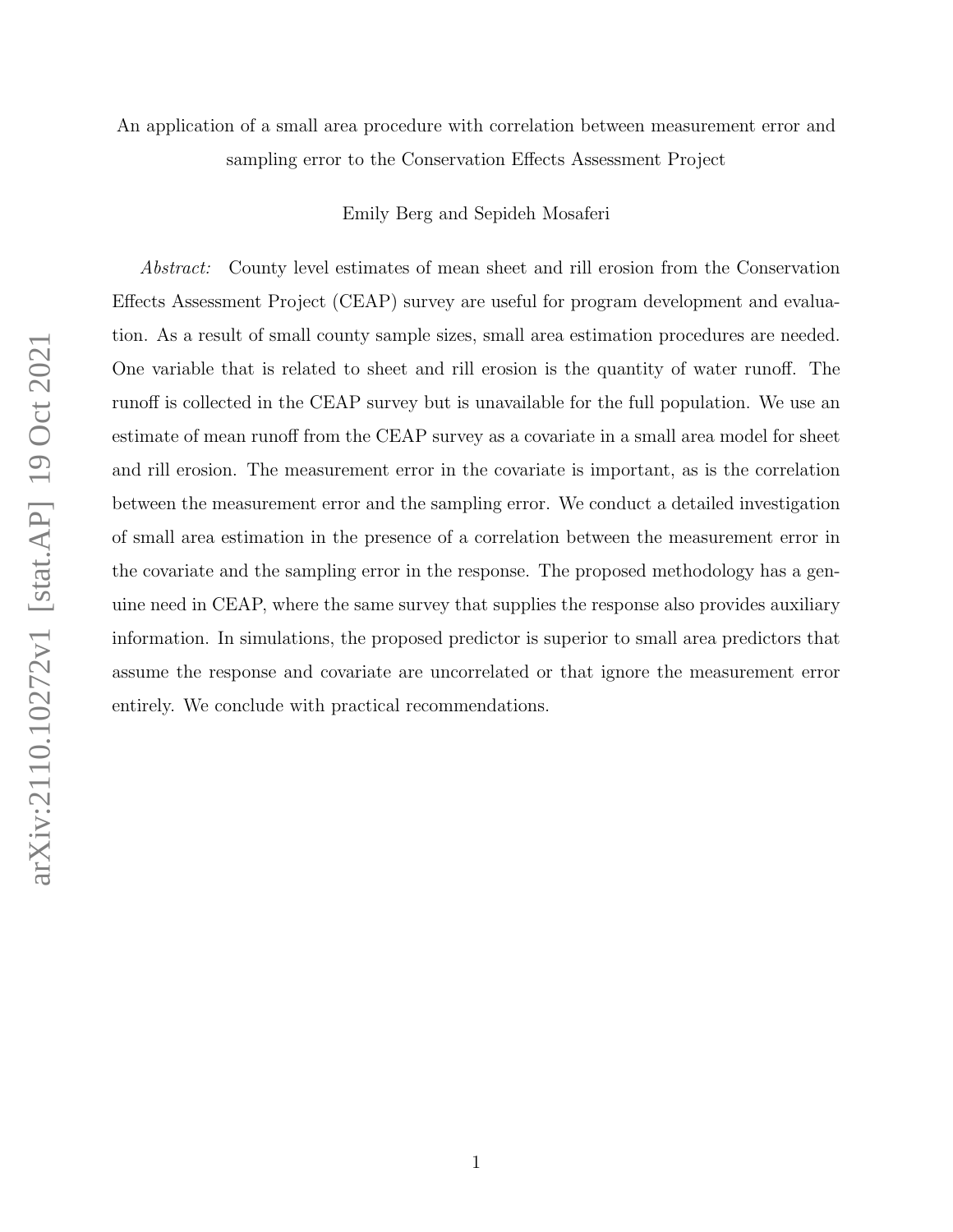# 1 Introduction

The Conservation Effects Assessment Project (CEAP) is a survey that collects several types of soil and water depletion. An important response variable is sheet and rill erosion (soil loss due to flow of water). Estimates of sheet and rill erosion for local areas, such as counties, can improve the efficiency of allocation of resources for conservation efforts. Sample sizes in CEAP are too small to support reliable direct county estimates. Past analyses have explored a variety of issues that arise in the context of small area estimation using CEAP data (Erciulescu & Fuller 2016, Berg & Chandra 2014, Lyu et al. 2020, Berg & Lee 2019).

As discussed in Lyu et al. (2020), the task of obtaining covariates that are related to CEAP response variables and are known for the full population of cropland of interest is difficult. Use of variables collected in the CEAP survey as covariates is desirable for the purpose of simplifying data preparation. Furthermore, many of the factors that impact erosion are unavailable at the population level but are collected in the CEAP survey. One such variable is water runoff. The runoff is related to sheet and rill erosion but is unknown for the full population.

We use an estimate of mean water runoff from the CEAP survey as a covariate in an area level model with sheet and rill erosion as the response. The covariate and response are both estimates from the CEAP survey. Therefore, the analysis should recognize not only the measurement error in the covariate but also the correlation between the measurement error and the sampling error.

Ybarra (2003) outlines a small area procedure for a model in which the measurement error in the covariate is correlated with the sampling error in the response. The model of Ybarra (2003) is a generalization of Ybarra and Lohr (2008), where the measurement error is assumed uncorrelated with the sampling error. We build on the small area procedure of Ybarra (2003) for the purpose of the CEAP application. We conduct a detailed investigation of a small area procedure that recognizes the measurement error in the covariate as well as the correlation between the measurement error in the covariate and the sampling error in the response. A model that captures this correlation appropriately is needed for the CEAP data analysis because the covariate and response are estimators from the same survey.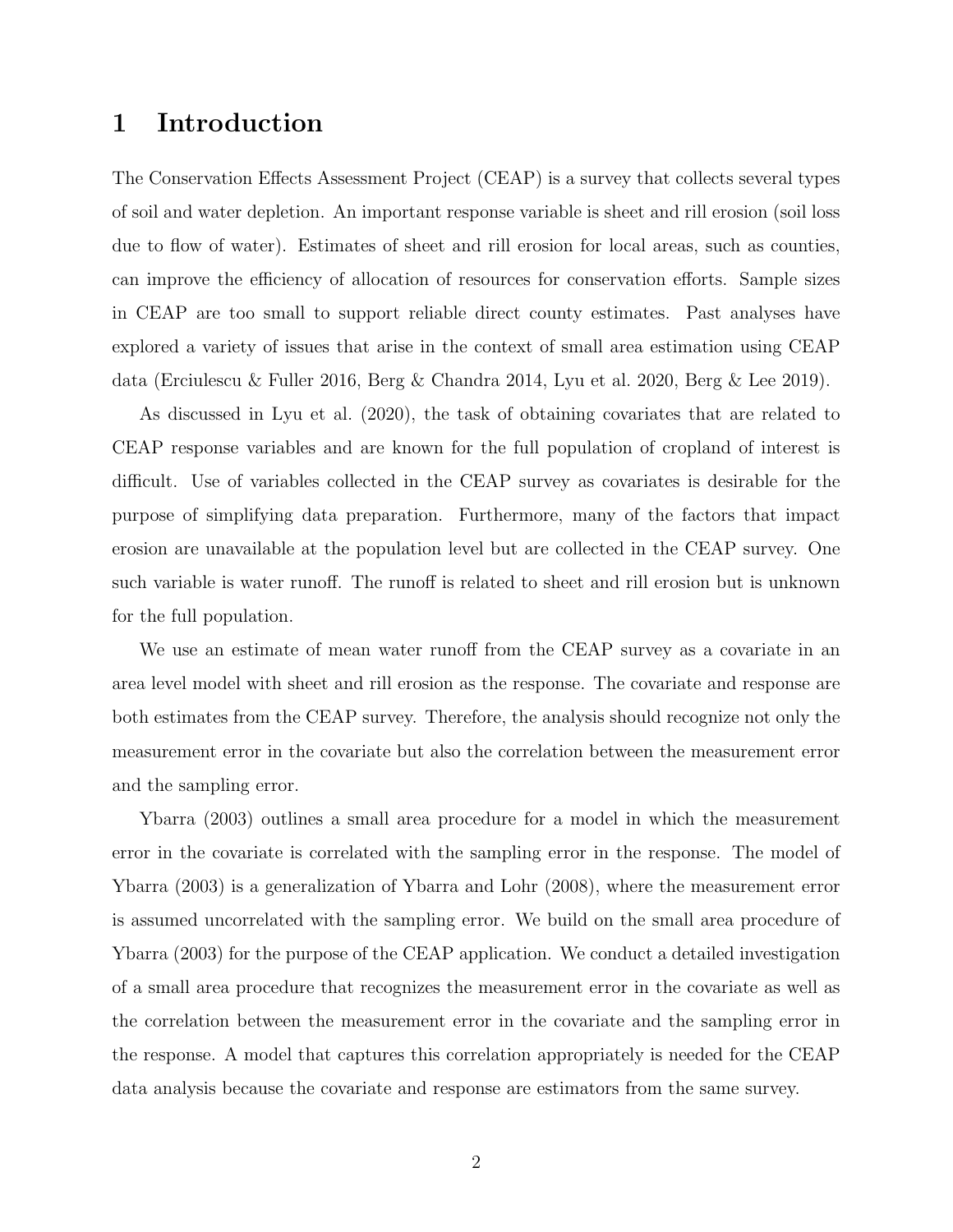Traditional small area estimation procedures utilize population-level auxiliary information from censuses or administrative databases (Rao & Molina 2015, Pfeffermann 2013, Jiang & Lahiri 2006). A seminal model is the area-level Fay & Herriot  $(1979)$  model. A critical assumption underlying the Fay & Herriot (1979) predictor is that one can condition on the observed value of the covariate. If the covariate is an estimator from a sample survey, naive application of standard Fay-Herriot procedures can lead to erroneous inferences (Bell et al. 2019, Arima et al. 2017). Ybarra & Lohr (2008), Burgard et al. (2020), and Bell et al. (2019) extend the Fay-Herriot model to allow for measurement error in the covariate. These works assume that the measurement error is uncorrelated with the sampling error. The CEAP application requires a small area procedure that not only allows for measurement error in the covariate but also permits a nontrivial correlation between the measurement error and the sampling error.

Models in which the measurement error and the sampling error are correlated have received little attention in the small area estimation literature. Small area estimation procedures with measurement error use both structural and functional measurement error models (Fuller 2009, Carroll et al. 2006). In the structural model, the latent covariate is stochastic, while the functional model treats the unobserved covariate as fixed. Applications of the structural measurement error model to small area estimation include Ghosh et al. (2006), Arima et al. (2012), Torabi et al. (2009), Torabi (2012), and Datta et al. (2018). The functional measurement error model is used in the context of unit-level small area procedures in Ghosh & Sinha (2007), Datta et al. (2010), and Torabi (2011). Ybarra & Lohr (2008) develop predictors for an area level model in which a covariate is subject to functional measurement error. Arima et al. (2015), Arima et al. (2017), and Burgard et al. (2021) build on the work of Ybarra & Lohr (2008). Burgard et al. (2020) conducts an analysis of the model of Ybarra & Lohr (2008) under the stronger assumption that the random terms have normal distributions. Bell et al. (2019) compare the properties of functional and structural measurement error models to the naive Fay-Herriot model. All of these works assume that the measurement error in the covariate and the sampling error in the response are uncorrelated.

Franco & Bell (2019) and Kim et al. (2015) define models that permit different survey estimators to be correlated. Franco & Bell (2019) define a bivariate model that is equivalent to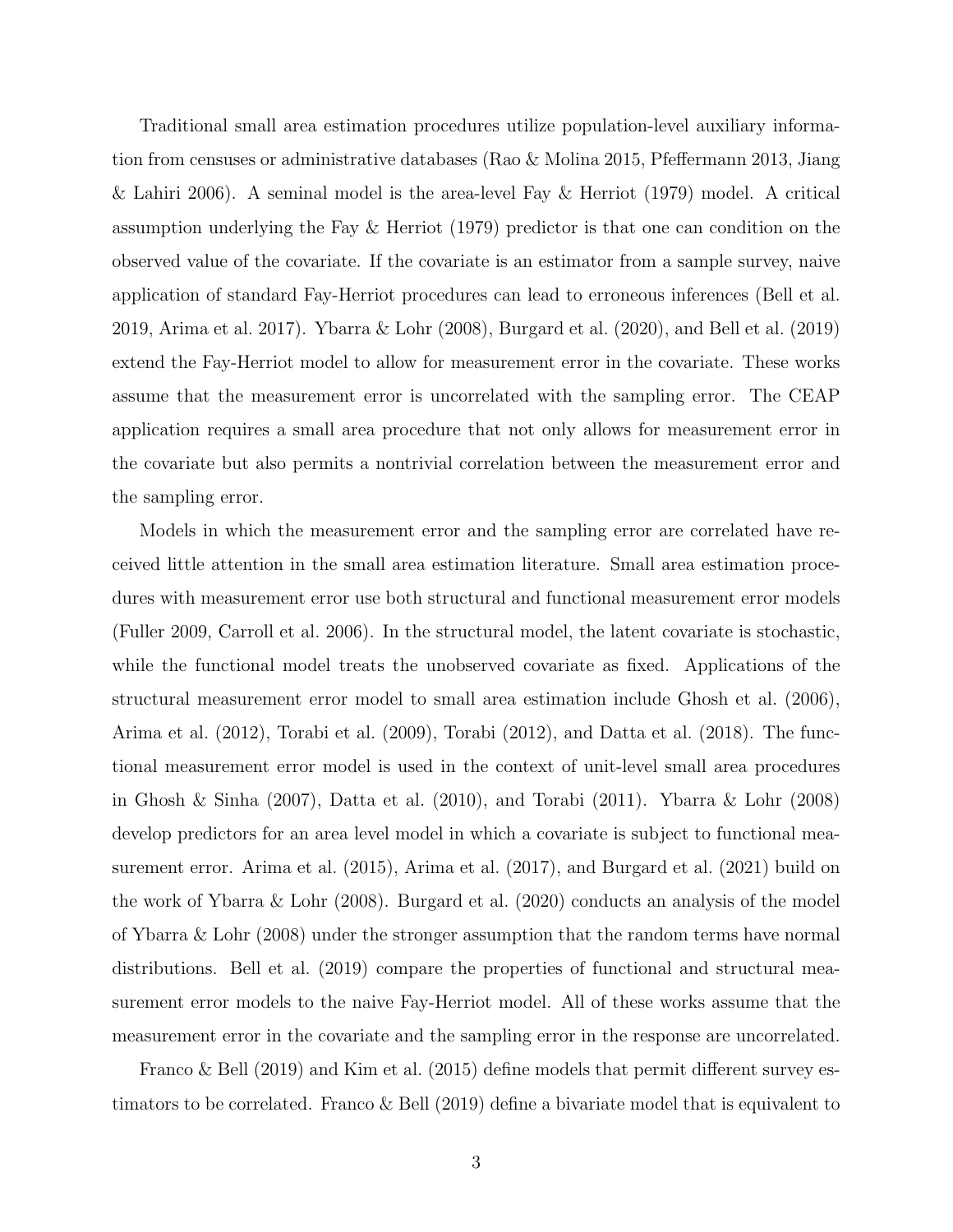a structural model with a correlation between the measurement error and the sampling error. We adopt the functional modeling approach, which, unlike the structural model, requires no assumptions about the distribution of the latent covariate. Kim et al. (2015) conceptualize the parameter of interest as the unobserved value of a covariate that is measured with error. In contrast, we define the parameter to be the conditional mean of a response variable given a random effect. We think that our formulation is more natural than that of Kim et al. (2015) in the context of small area estimation. We also define an estimator that is simpler to implement than the estimator of Kim et al. (2015).

Ybarra (2003) generalizes the functional measurement error model of Ybarra & Lohr (2008) to allow for a correlation between the measurement error and the sampling error. Ybarra (2003) does not fully develop the properties of the estimators and predictors for the case in which the measurement error is correlated with the sampling error. As in Ybarra  $\&$ Lohr (2008), Ybarra (2003) focuses primarily on the case in which the measurement error and the sampling error are uncorrelated.

Our detailed study of small area estimation in the presence of a correlation between the measurement error and the sampling error builds Ybarra (2003). Ybarra (2003) derive a predictor as the minimum mean square error convex combination of a direct estimator and a linear combination of the observed covariate. We re-derive this predictor using properties of the multivariate normal distribution in Section 2.1. We propose estimators of the regression coefficients in Section 2.2 that differ from the estimators suggested in Ybarra (2003), and we study the theoretical properties of the proposed estimators. We also conduct extensive simulations to assess the properties of the proposed procedures under a wide variety of conditions in Section 3. Finally, we apply the proposed method to data from the CEAP survey in Section 4. This is a unique application, where the model with the correlation between the measurement error and the sampling error is needed. We conclude in Section 5.

# 2 Model and Predictor

We define a Fay-Herriot model, where the measurement error in the covariate is correlated with the sampling error in the response. We denote the true, unknown value of the covariate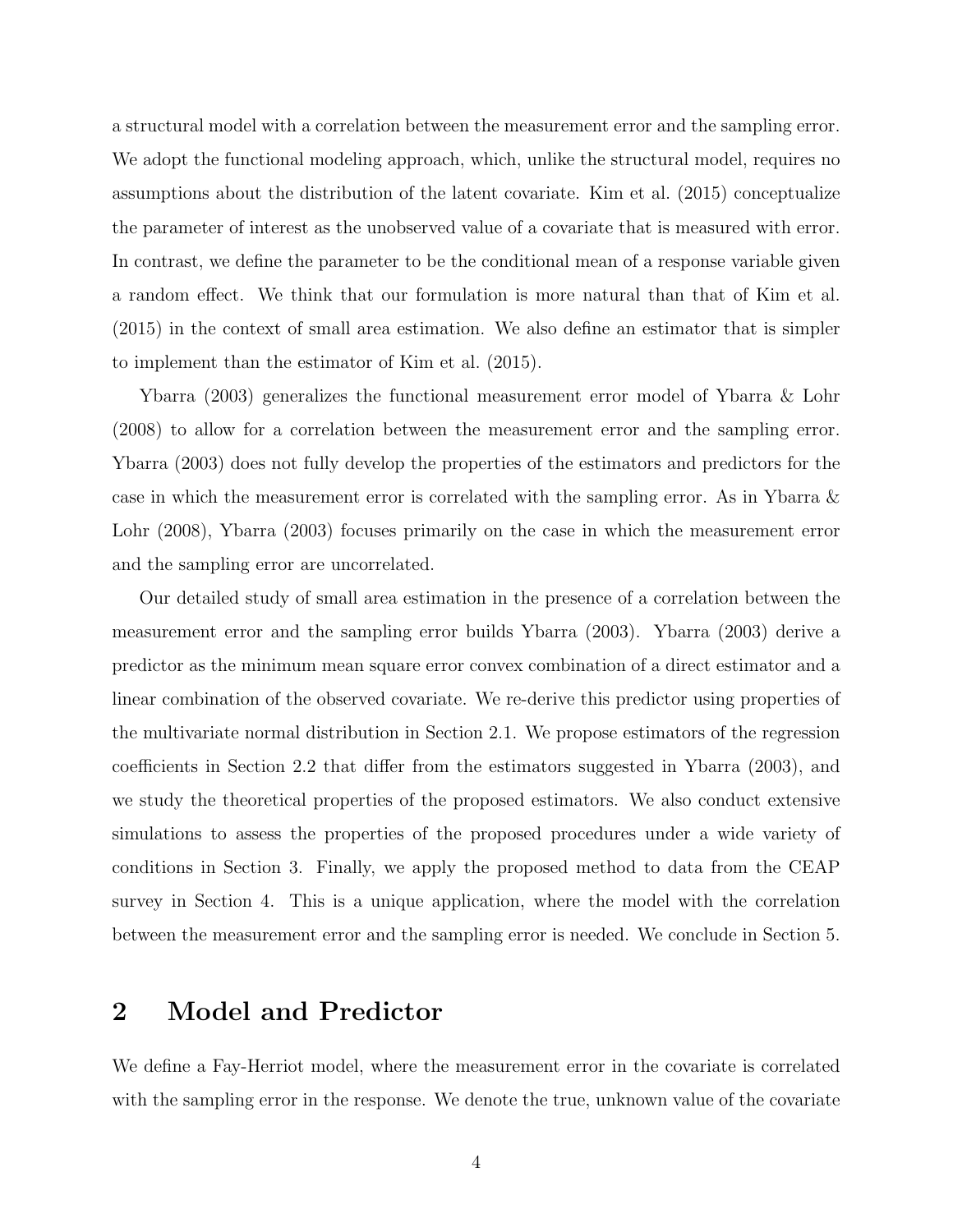by  $\mathbf{x}_i = (x_{i1}, \ldots, x_{ip})'$  for  $i = 1, \ldots, n$ , where n is the total number of small areas. We do not observe  $x_i$  directly. Instead, we observe a contaminated version of  $x_i$  denoted by  $W_i$ . In the common situation,  $W_i$  represents an estimator of  $x_i$  obtained from a survey. The measurement error is functional instead of structural because  $x_i$  is regarded as a fixed quantity. The parameter of interest is

$$
\theta_i = \beta_0 + \boldsymbol{x}_i' \boldsymbol{\beta}_1 + b_i,
$$

where  $b_i \stackrel{iid}{\sim} N(0, \sigma_i^2)$  for  $i = 1, \ldots, n$ . We let  $Y_i$  denote an estimator of  $\theta_i$ . The variables representing observable quantities are then  $\{(Y_i, \mathbf{W}'_i)': i = 1, ..., n\}.$ 

We define a model for  $(Y_i, W'_i)'$  as,

$$
Y_i = \beta_0 + \mathbf{x}'_i \mathbf{\beta}_1 + b_i + e_i,
$$
  

$$
\mathbf{W}_i = \mathbf{x}_i + \mathbf{u}_i,
$$
 (1)

and  $(\boldsymbol{u}'_i, e_i)' \stackrel{ind}{\sim} MVN(\boldsymbol{0}, \boldsymbol{\Psi}_i)$ , where  $(\boldsymbol{u}'_i, e_i)$  is independent of  $b_i$  for  $i = 1, \ldots, n$ . We assume that  $\Psi_i$  is known. Typically,  $\Psi_i$  is the design-variance of  $(W'_i, Y_i)'$ , and  $\Psi_i$  is constructed from the unit-level data using standard procedures for complex surveys. We parametrize  $\Psi_i$ as

$$
\boldsymbol{\Psi}_i = \left( \begin{array}{cc} \boldsymbol{\Psi}_{uui} & \boldsymbol{\Psi}_{uei} \\ \boldsymbol{\Psi}_{uei}' & \psi_{eei} \end{array} \right).
$$

The parameter  $\Psi_{uei}$  captures the correlation between the measurement error and the sampling error. We denote the fixed vector of parameters which needs to be estimated as  $\boldsymbol{\omega} = (\beta_0, \beta_1', \sigma_b^2)'$ . The objective is to predict the small area parameter  $\theta_i$ .

Remark 1: The model in (1) has strong connections to other models in the small area estimation literature. The structure of the model in (1) is identical to the model of Ybarra (2003). The model in (1) assumes that the random terms are normally distributed, while Ybarra (2003) specify only first and second moments. If  $\Psi_{uei} = 0$ , then the model in (1) simplifies to the functional measurement error models of Ybarra & Lohr (2008) and Burgard et al. (2020). The structure of the model in (1) is also similar to the model of Kim et al. (2015). Kim et al. (2015) define the parameter of interest to be the unobserved covariate,  $x_i$ . In contrast, we define the parameter of interest  $\theta_i$  by  $E[Y_i | b_i]$ . We think that defining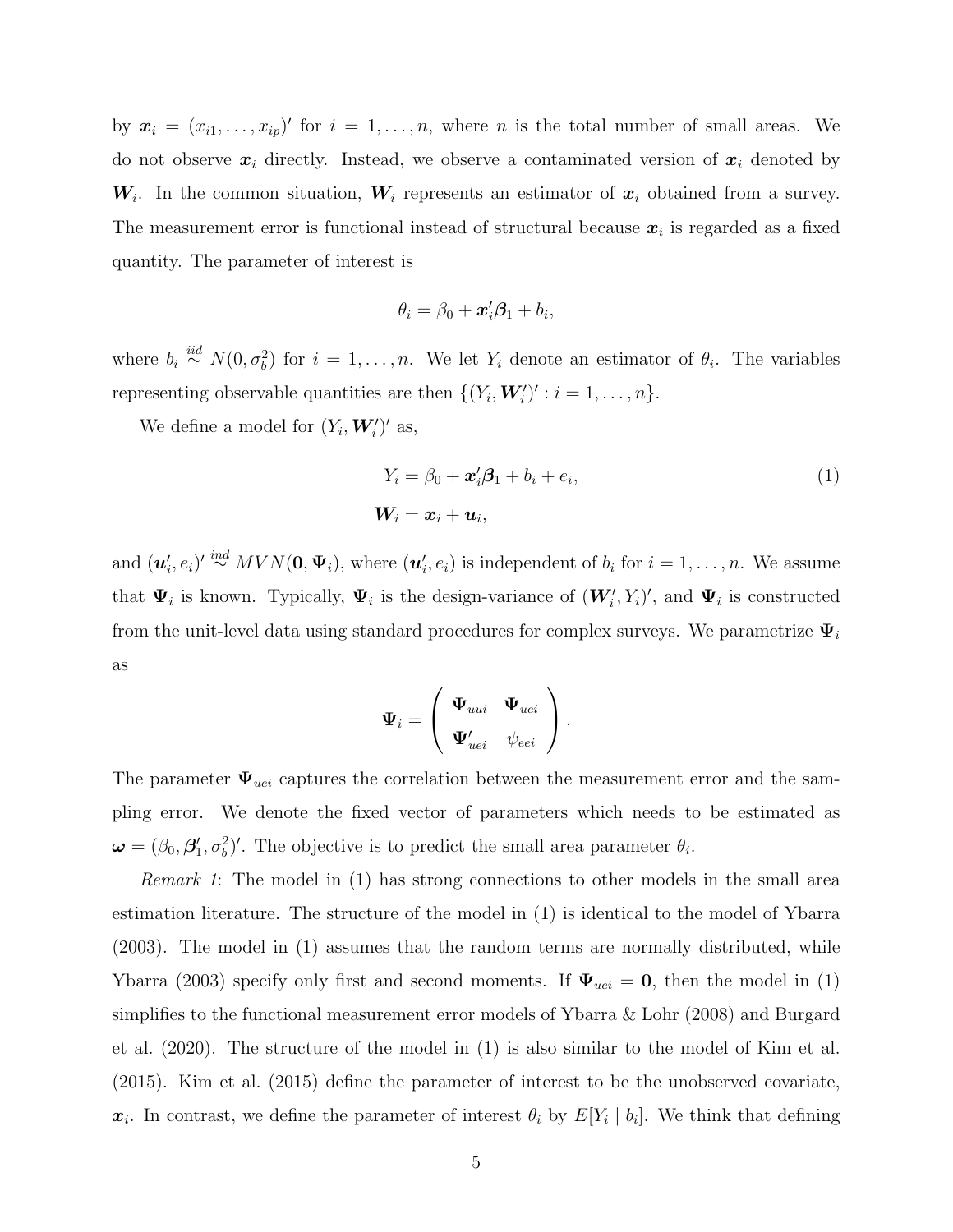the parameter as the mean of the response is more natural to practitioners accustomed to small area modeling. This difference leads us to formulate the predictor and estimator of  $\omega$ using approaches that differ from the formulation in Kim et al. (2015).

We define a predictor of  $\theta_i$  and an associated estimator of the mean square prediction error (MSPE), where the MSPE is defined as the expected squared difference between the predictor and  $\theta_i$ . We first define a predictor as a function of the unknown  $\omega$  in Section 2.1. We then define an estimator of  $\omega$  in Section 2.2. Equipped with estimators of the model parameters, we define a predictor and MSPE estimator in Section 2.3.

#### 2.1 Predictor as a Function of the True Model Parameters

One can express the parameter of interest as  $\theta_i = Y_i - e_i$ . We define a predictor of the parameter of interest as  $Y_i - \hat{e}_i$ , where  $\hat{e}_i$  is an appropriately defined predictor of  $e_i$ . We now proceed to develop a form for  $\hat{e}_i$ . As in Fuller (2009) and Ybarra & Lohr (2008), define

$$
v_i = Y_i - \beta_0 - \beta'_1 W_i = b_i + e_i - \beta'_1 u_i.
$$

Then,

$$
e_i \mid v_i \sim N\left(\frac{\psi_{eei} - \beta_1' \Psi_{uei}}{\sigma_b^2 + \sigma_{\delta i}^2} v_i, \psi_{eei} - \frac{(\psi_{eei} - \beta_1' \Psi_{uei})^2}{\sigma_b^2 + \sigma_{\delta i}^2}\right),\tag{2}
$$

where  $\sigma_{\delta i}^2 = \beta_1' \Psi_{uui} \beta_1 + \psi_{eei} - 2\beta_1' \Psi_{uei}$ . A predictor of  $\theta_i$  is then

$$
\tilde{\theta}_i = \tilde{\theta}_i(\boldsymbol{\omega}) = Y_i - \hat{e}_i(\boldsymbol{\omega}),\tag{3}
$$

where

$$
\hat{e}_i(\boldsymbol{\omega}) = \frac{\psi_{eei} - \beta_1' \boldsymbol{\Psi}_{uei}}{\sigma_b^2 + \sigma_{\delta i}^2} v_i.
$$

The MSPE of  $\tilde{\theta}_i(\boldsymbol{\omega})$  is

$$
MSPE(\tilde{\theta}_i(\boldsymbol{\omega})) = E[(Y_i - e_i - (Y_i - \hat{e}_i(\boldsymbol{\omega})))^2]
$$
  
=  $E[V(e_i | v_i)]$   
=  $\psi_{eei} - \frac{(\psi_{eei} - \beta'_1 \Psi_{uei})^2}{\sigma_b^2 + \sigma_{\delta i}^2} := M_{1i}(\boldsymbol{\omega}).$  (4)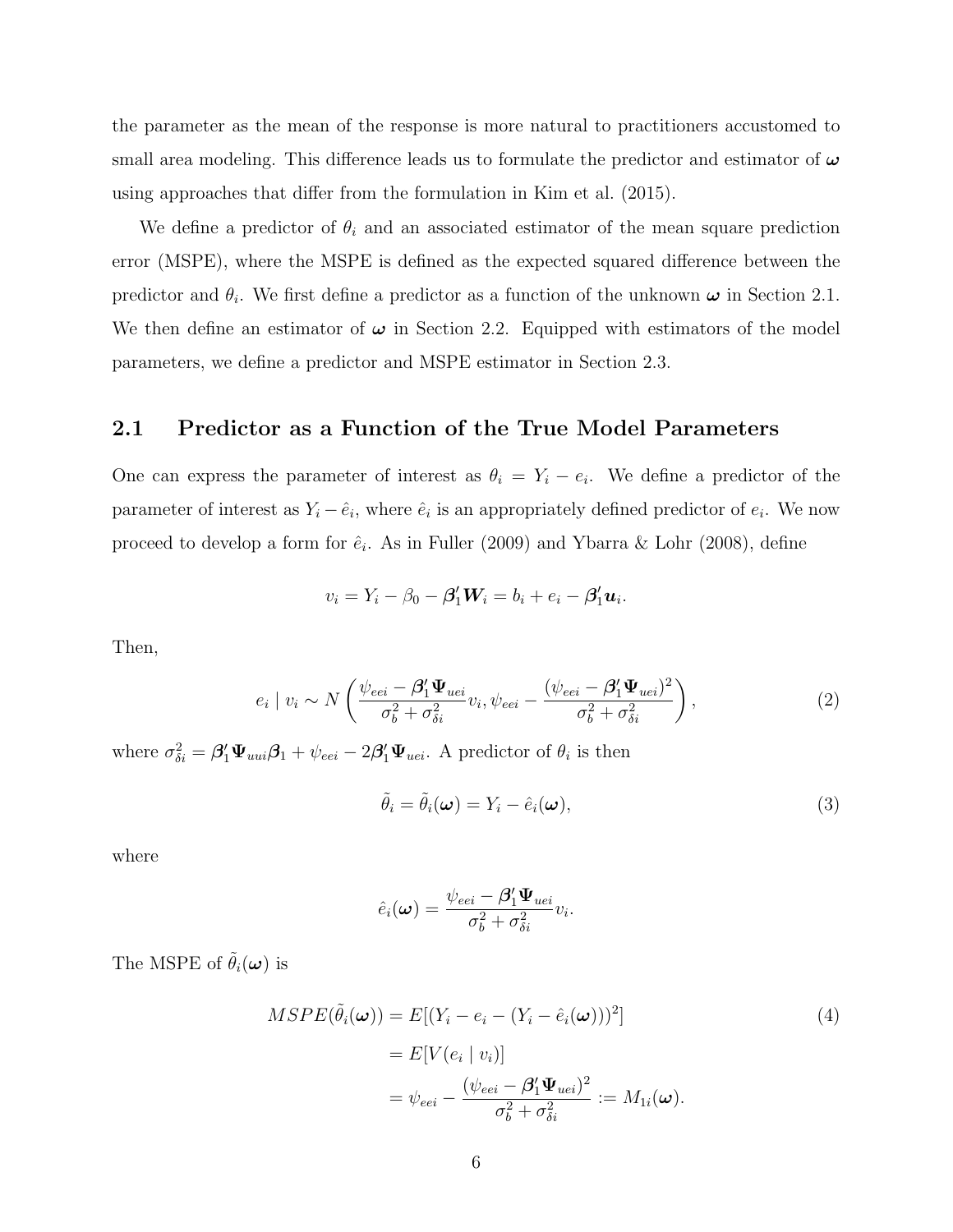Remark 2: We use the properties of the multivariate normal distribution to derive the predictor (3). A different way to develop a predictor is to find the convex combination of  $Y_i$ and  $\beta_0 + \beta_1' W_i$  that minimizes the MSPE. Ybarra (2003) develops the predictor (3) as the minimum MSPE convex combination of  $Y_i$  and  $\beta_0 + \beta'_1 W_i$ . The predictor (3) is identical to the predictor proposed in Ybarra (2003). The development in (2) requires the normality assumption, while the development of the predictor in Ybarra (2003) uses only first and second moments.

#### 2.2 Estimation of Parameters

We require estimators of  $\beta_0$ ,  $\beta_1$ , and  $\sigma_b^2$ . We estimate the regression coefficients by matching the sample moments with their theoretical expectations. Define  $\zeta_1 = n^{-1} \sum_{i=1}^n Y_i W_i$  –  $n^{-1} \sum_{i=1}^{n} \Psi_{uei}, \zeta_2 = n^{-1} \sum_{i=1}^{n} Y_i, \zeta_3 = n^{-1} \sum_{i=1}^{n} W_i$ , and  $\zeta_4 = n^{-1} \sum_{i=1}^{n} W_i W_i' - n^{-1} \sum_{i=1}^{n} \Psi_{uui}$ . Then,  $E\zeta_2 = \beta_0 + \beta'_1 E\zeta_3$  and  $E\zeta_1 = \beta_0 E\zeta_3 + (E\zeta_4)\beta_1$ . We define an estimator of  $(\beta_0, \beta_1)'$  as

$$
\left(\begin{array}{c}\hat{\beta}_0\\ \hat{\beta}_1\end{array}\right)=\left(\begin{array}{cc}1 & \zeta'_3\\ \zeta_3 & \zeta_4\end{array}\right)^{-1}\left(\begin{array}{c}\zeta_2\\ \zeta_1\end{array}\right).
$$

Theorem 1 of Appendix A states that the estimator of the regression coefficients is consistent. For Theorem 1, we simplify and only consider a univaraite covariate. We outline the proof of Theorem 1 in Appendix A and provide further details in the supplementary material.

The estimator of  $\sigma_b^2$  defined in Ybarra & Lohr (2008) can be easily adjusted to the case of correlated errors, as in Ybarra (2003). Following Ybarra & Lohr (2008), one can define an estimator of  $\sigma_b^2$  as

$$
\hat{\sigma}_{b,YL}^2 = \frac{1}{n - p - 1} \sum_{i=1}^n \{ (Y_i - \hat{\beta}_0 - \hat{\beta}'_1 \mathbf{W}_i)^2 - \psi_{eei} - \hat{\beta}'_1 \mathbf{\Psi}_{uni} \hat{\beta}_1 + 2 \hat{\beta}'_1 \mathbf{\Psi}_{uei} \}.
$$
 (5)

A drawback of the estimator (5) is that it can be negative. When we apply the estimator (5) to the data of Section 4, we obtain a negative estimate. We therefore use the maximum likelihood objective function to define the estimator of  $\sigma_b^2$ .

We define an objective function for estimating  $\sigma_b^2$  by

$$
L(\sigma_b^2 \mid \hat{\beta}_0, \hat{\beta}_1) = \left[ \prod_{i=1}^n \left( \frac{1}{\sqrt{2\pi(\sigma_b^2 + \hat{\sigma}_{\delta_i}^2)}} \right) \right] \exp\left( -0.5 \sum_{i=1}^n \frac{(Y_i - \hat{\beta}_0 - \hat{\beta}_1' W_i)^2}{\sigma_b^2 + \hat{\sigma}_{\delta_i}^2} \right), \quad (6)
$$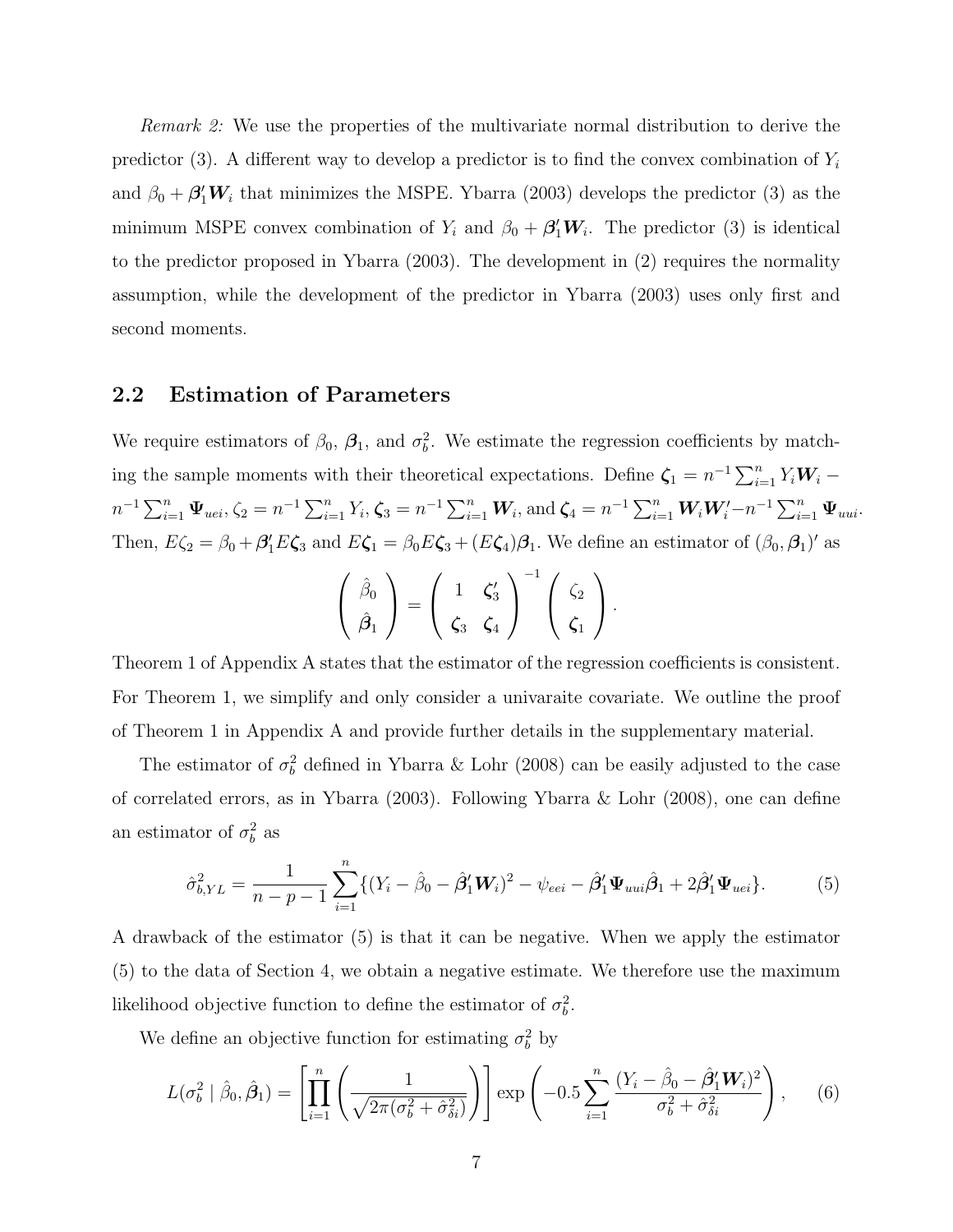where  $\hat{\sigma}_{\delta i}^2 = \psi_{eei} + \hat{\beta}_1' \Psi_{uui} \hat{\beta}_1 - 2 \hat{\beta}_1' \Psi_{uei}$ . We define

$$
\hat{\sigma}_b^2 = argmax_{\sigma_b^2} L(\sigma_b^2 \mid \hat{\beta}_0, \hat{\boldsymbol{\beta}}_1). \tag{7}
$$

We give theoretical consideration to the properties of  $\hat{\sigma}_b^2$  for a univariate covariate. Theorem 2 in Appendix A states that  $\hat{\sigma}_b^2$  is a consistent estimator of  $\sigma_b^2$ . We present a proof of Theorem 2 in the supplement.

Remark 3: For the estimation of  $\sigma_b^2$ , Li & Lahiri (2010) proposed an adjusted likelihood. We tried this technique and found that the estimator based on the adjusted likelihood can have a positive bias in simulations. We therefore use the objective function (6) for our simulations and data analysis. Additionally, it may be possible to improve upon the estimator of regression coefficients through an iterative procedure, similar to that of Kim et al. (2015). The benefit of our proposed estimator is that it is simple and can be calculated in one step. It also has tractable theoretical properties, as we discuss in Appendix A.

#### 2.3 Predictors with Estimated Parameters

We evaluate the predictor (3) at the estimator of  $\omega$ . We define the predictor as

$$
\hat{\theta}_i = \tilde{\theta}_i(\hat{\boldsymbol{\omega}}) = Y_i - \hat{e}_i(\hat{\boldsymbol{\omega}}),\tag{8}
$$

where  $\hat{\boldsymbol{\omega}} = (\hat{\beta}_0, \hat{\boldsymbol{\beta}}'_1, \hat{\sigma}_b^2)'$ . The vector of estimated parameters  $\hat{\boldsymbol{\omega}}$  is obtained using the procedure of Section 2.2. The MSPE of  $\hat{\theta}_i$  decomposes into a sum of three terms as

$$
MSPE(\hat{\theta}_i) = E[(Y_i - \hat{e}_i(\hat{\omega}) - (Y_i - e_i))^2]
$$
  
\n
$$
= E[(\hat{e}_i(\hat{\omega}) - e_i)^2]
$$
  
\n
$$
= E[(\hat{e}_i(\omega) - e_i)^2] + E[(\hat{e}_i(\hat{\omega}) - \hat{e}_i(\omega))^2]
$$
  
\n
$$
+ 2E[(\hat{e}_i(\hat{\omega}) - \hat{e}_i(\omega))(\hat{e}_i(\omega) - e_i)]
$$
  
\n
$$
= E[V\{e_i \mid v_i\}] + E[(\hat{e}_i(\hat{\omega}) - \hat{e}_i(\omega))^2] + 2E[(\hat{e}_i(\hat{\omega}) - \hat{e}_i(\omega))(\hat{e}_i(\omega) - e_i)]
$$
  
\n
$$
= M_{1i}(\omega) + M_{2i} + 2E[(\hat{e}_i(\hat{\omega}) - \hat{e}_i(\omega))(\hat{e}_i(\omega) - e_i)].
$$

The first term,  $M_{1i}(\omega)$ , is defined in (4). The second term,  $M_{2i} = E[(\hat{e}_i(\hat{\omega}) - \hat{e}_i(\omega))^2]$ , accounts for the variance of  $\hat{\omega}$ . Consider the cross term defined as  $2E[(\hat{e}_i(\hat{\omega})-\hat{e}_i(\omega))(\hat{e}_i(\omega)-\hat{e}_i(\omega))]$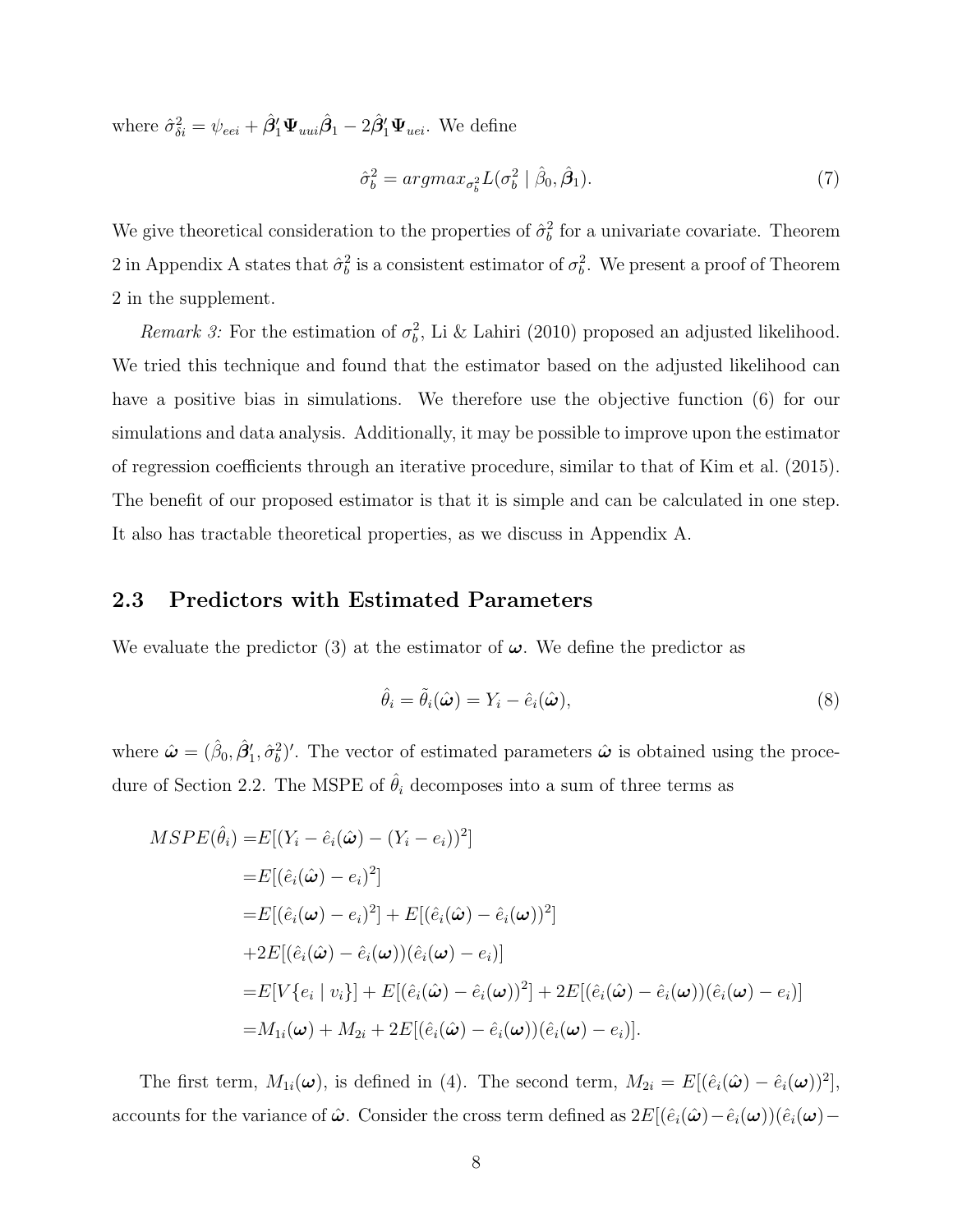$(e_i)$ . Suppose  $\hat{\boldsymbol{\omega}}$  is independent of  $e_i$  given  $v_i$ . Then,

$$
E[(\hat{e}_i(\hat{\boldsymbol{\omega}}) - \hat{e}_i(\boldsymbol{\omega}))(\hat{e}_i(\boldsymbol{\omega}) - e_i)] = E[E[(\hat{e}_i(\hat{\boldsymbol{\omega}}) - \hat{e}_i(\boldsymbol{\omega}))(\hat{e}_i(\boldsymbol{\omega}) - e_i) | v_i, \hat{\boldsymbol{\omega}}]]
$$
  
\n
$$
= E[(\hat{e}_i(\hat{\boldsymbol{\omega}}) - \hat{e}_i(\boldsymbol{\omega}))E[(\hat{e}_i(\boldsymbol{\omega}) - e_i) | v_i, \hat{\boldsymbol{\omega}}]]
$$
  
\n
$$
= E[(\hat{e}_i(\hat{\boldsymbol{\omega}}) - \hat{e}_i(\boldsymbol{\omega}))E[(\hat{e}_i(\boldsymbol{\omega}) - e_i) | v_i]] = 0.
$$

The final equality holds because  $\hat{e}_i(\omega) = E[e_i \mid v_i]$ , and the preceding equality holds by the assumption that  $\hat{\boldsymbol{\omega}}$  is independent of  $e_i$  given  $v_i$ .

Under the assumption that  $e_i$  is independent of  $\hat{\boldsymbol{\omega}}$  given  $v_i$ , the MSPE of  $\hat{\theta}_i$  decomposes into a sum of two terms as

$$
MSPE(\hat{\theta}_i) = M_{1i}(\boldsymbol{\omega}) + M_{2i}.
$$

We use a plug-in estimator of  $M_{1i}(\omega)$  defined as

$$
\hat{M}_{1i}=M_{1i}(\hat{\boldsymbol{\omega}}),
$$

where  $M_{1i}(\omega)$  is defined in (4). We use the jackknife technique to estimate  $M_{2i}$  as well as the bias of  $\hat{M}_{1i}$  for  $M_{1i}(\omega)$ . Let  $\hat{\omega}^{(k)}$  denote the estimator of  $\omega$  with area k omitted. The jackknife estimator of  $M_{2i}$  is defined as

$$
\hat{M}_{2i,JK} = \sum_{k=1}^{n} (\hat{e}_i(\hat{\boldsymbol{\omega}}^{(k)}) - n^{-1} \sum_{k=1}^{n} \hat{e}_i(\hat{\boldsymbol{\omega}}^{(k)}))^2.
$$

The jackknife estimate of the bias of the estimator of  $M_{1i}$  is

$$
\hat{b}_{i,JK} = n^{-1} \sum_{k=1}^{n} M_{1i}(\hat{\boldsymbol{\omega}}^{(k)}) - \hat{M}_{1i}(\hat{\boldsymbol{\omega}}).
$$

The estimator of the MSPE is then defined as

$$
M\hat{S}PE_i = \hat{M}_{1i} + \hat{M}_{2i,JK} - \hat{b}_{i,JK}.
$$
\n(9)

Remark 4: Alternatives to the jackknife variance estimator are Taylor linearization and the bootstrap. For this model, Taylor linearization is possible, but the operations are tedious. We prefer the jackknife relative to Taylor linearization for simplicity of implementation.

Remark 5: We have used the assumption of normality when formulating the predictor and parameter estimators. The procedures, however, do not rely heavily on the normality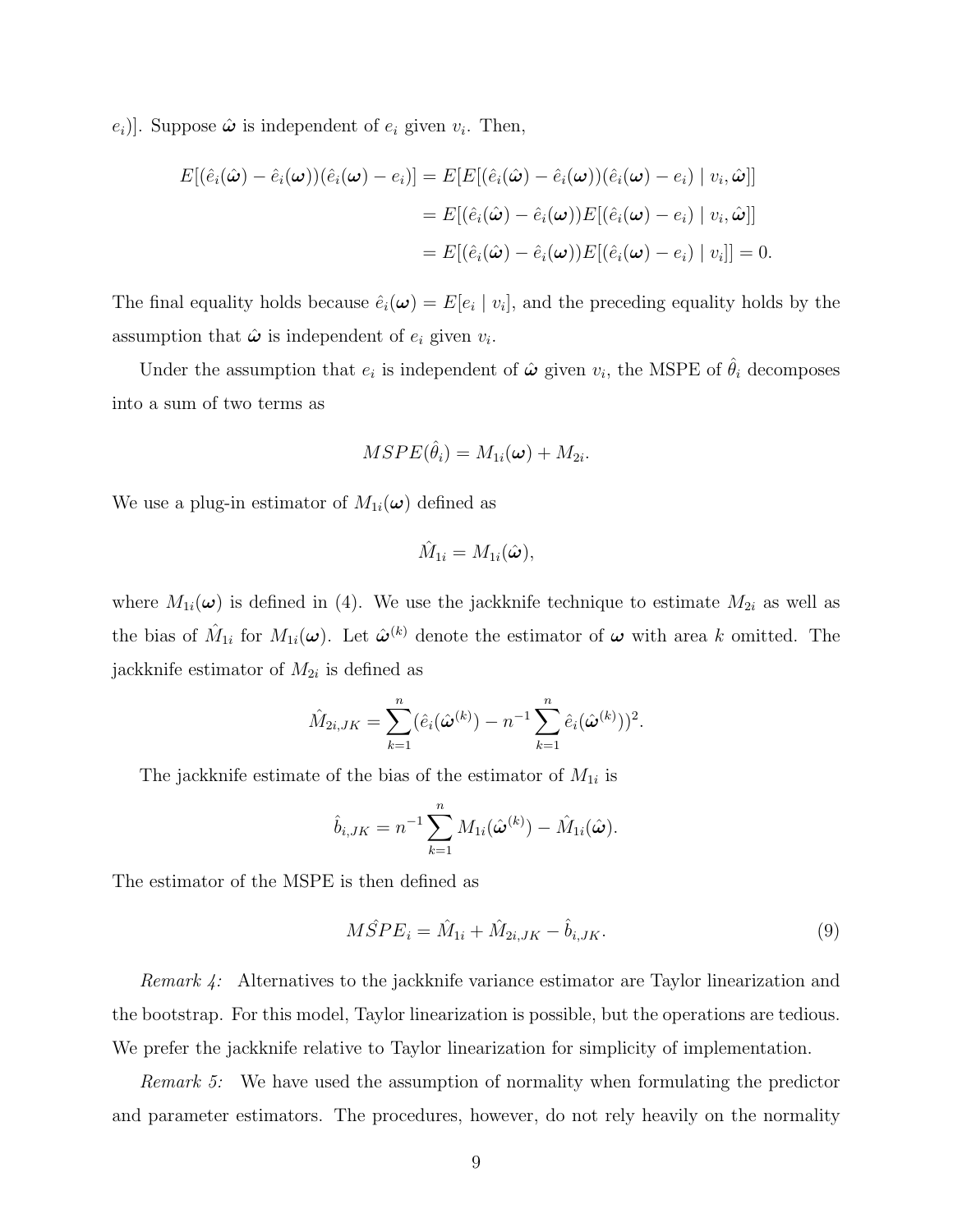assumption. The development of the predictor in Ybarra (2003) as the optimal convex combination between the direct estimator and  $\beta_0 + \beta_1' W_i$  does not require normality. The parameter estimators remain consistent under suitable assumptions on the fourth moments.

## 3 Simulations

We conduct simulations with two goals. The first is to understand the effect of the nature of  $\Psi_i$  on the properties of the predictor. The second is to assess effects of departures from normality. We simulate data from normal distributions, as specified in model (1) in Sections 3.1 and 3.2. For the simulations of Section 3.1, we use unequal  $\Psi_i$ . We use a constant value of  $\Psi_i = \Psi$  for  $i = 1, ..., n$  for the simulations of Section 3.2. We generate data from t distributions in Section 3.3. We explain how we generate data from  $t$  distributions in Section 3.3.

For both normal and t distributions, we use a univariate covariate so that  $\Psi_i$  is a  $2\times 2$ matrix, and  $\beta_1$  is a scalar. We generate a fixed set of  $x_i$  as independent chi-squared random variables with 5 degrees of freedom. We set  $(\beta_0, \beta_1, \sigma_b^2) = (1, 2, 0.36)$ .

As one of the simulation objectives is to understand the effects of the form of  $\Psi_i$  on the properties of the predictor, we define a general form for  $\Psi_i$  by

$$
\Psi_j = (0.75 + 0.25j)^2 \text{diag}(\sqrt{a}, \sqrt{b}) \begin{pmatrix} 1 & \rho \\ \rho & 1 \end{pmatrix} \text{diag}(\sqrt{a}, \sqrt{b}), \tag{10}
$$

for  $j = 1, 2, 3, 4$ . We conduct simulations with equal and uneuqal  $\Psi_i$ . For the simulations with unequal  $\Psi_i$ , we set one-fourth of the  ${\lbrace \Psi_i : i = 1, \ldots, n \rbrace}$  equal to  $\Psi_j$  for  $j = 1, 2, 3, 4$ . For the simulations with equal  $\Psi_i$ , we set  $\Psi_i = \Psi_1$  for  $i = 1, \ldots, n$ .

We define 8 simulation configurations by four combinations of  $(a, b, \rho)$  and two sample sizes. First, we set  $(a, b, \rho) = (0.25, 0.75, 0.2)$ . For this configuration, the measurement error variance is smaller than the sampling variance, and the correlation between the measurement error and the sampling error is 0.2. We then increase the correlation and set  $(a, b, \rho)$  =  $(0.25, 0.75, 0.8)$ . Next, we reverse a and b so that the measurement error variance exceeds the sampling variance. For the third and fourth choices of  $\Psi_i$ , we define  $(a, b, \rho) = (0.75, 0.25, 0.2)$ and  $(a, b, \rho) = (0.75, 0.25, 0.8)$ . For each choice of  $\Psi_i$  defined by  $(a, b, \rho)$ , we use two sample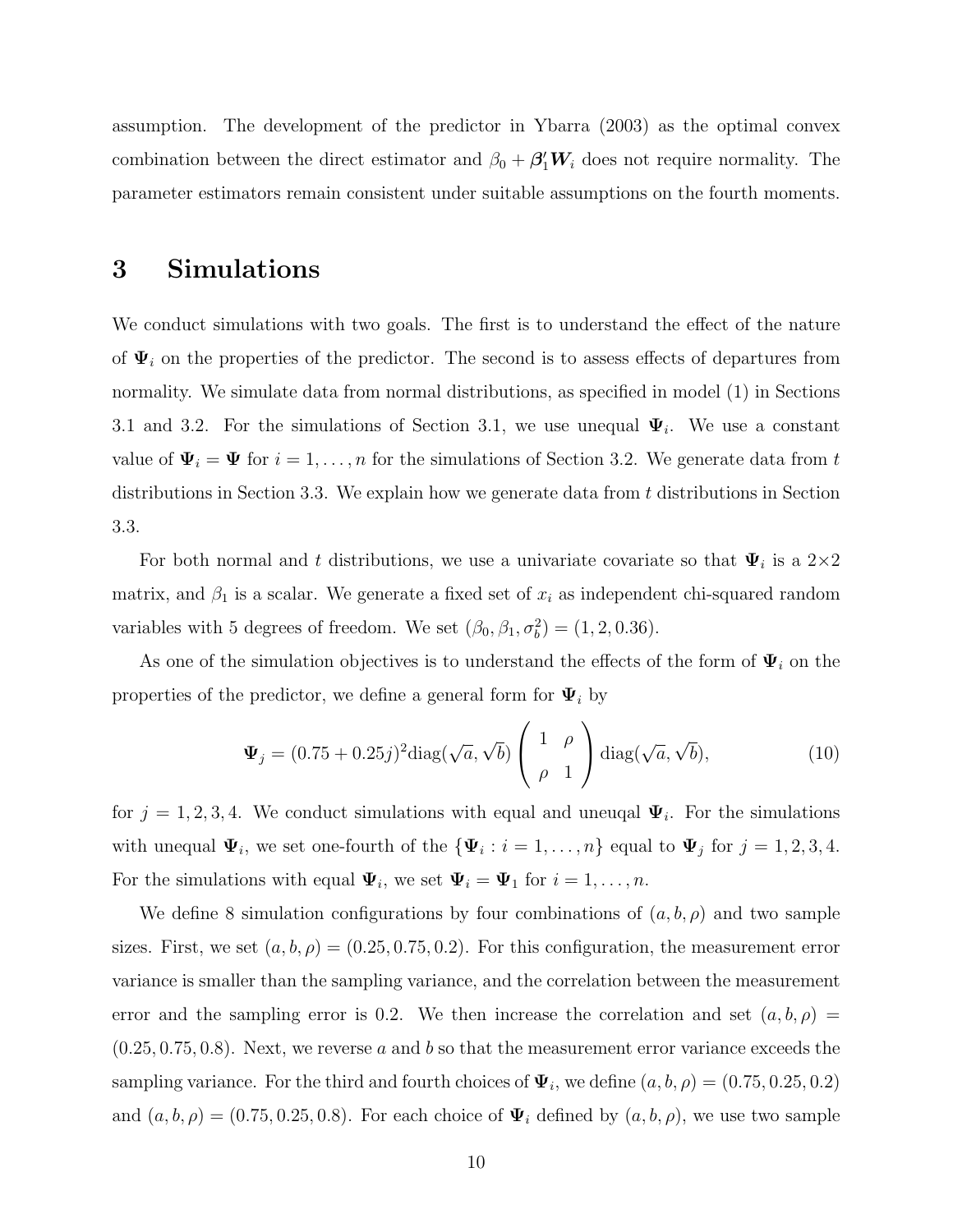sizes of  $n = 100$  and  $n = 500$ . For each of the 8 configurations, we conduct a Monte Carlo (MC) simulation with a MC sample size of 1000.

We refer to the procedure proposed in Section 2 as ME-Cor. We compare the proposed procedure to two primary competitors. One competitor is the approach of Ybarra & Lohr (2008), which assumes that  $Cor(u_i, e_i) = 0$ . We abbreviate the Ybarra & Lohr (2008) procedure as "YL". We implement estimation and prediction for the model of Ybarra & Lohr (2008) using the R package saeME. The other competitor is the standard estimator and predictor for the traditional Fay & Herriot (1979) model, abbreviated as "FH". This competitor is of practical interest because naive application of the Fay-Herriot model when the covariate is from a sample survey is tempting for its simplicity. We implement estimation, prediction, and MSPE estimation for the standard Fay-Herriot model using the R package SAE.

We do not include the predictor outlined in Ybarra (2003) in the simulations for two main reasons. One is that the predictor of Ybarra (2003) is not fully developed for the case of a correlation between the measurement error and the sampling error. The other is that we do not view the procedure of Ybarra (2003) as a competitor to our approach. Instead, our objective is to build on the predictor of Ybarra (2003) and study its properties in more detail. We expect the properties of the procedure outlined in Ybarra (2003) to be similar to the properties of the proposed procedure.

#### 3.1 Normal Distributions, Unequal  $\Psi_i$

We first simulate data with normally distributed random components, as specified in model (1). We use the unequal  $\Psi_i$  defined in (10). We compare the alternative estimators and predictors for the case of normal distributions and unequal  $\Psi_i$  in Tables 1 and 2.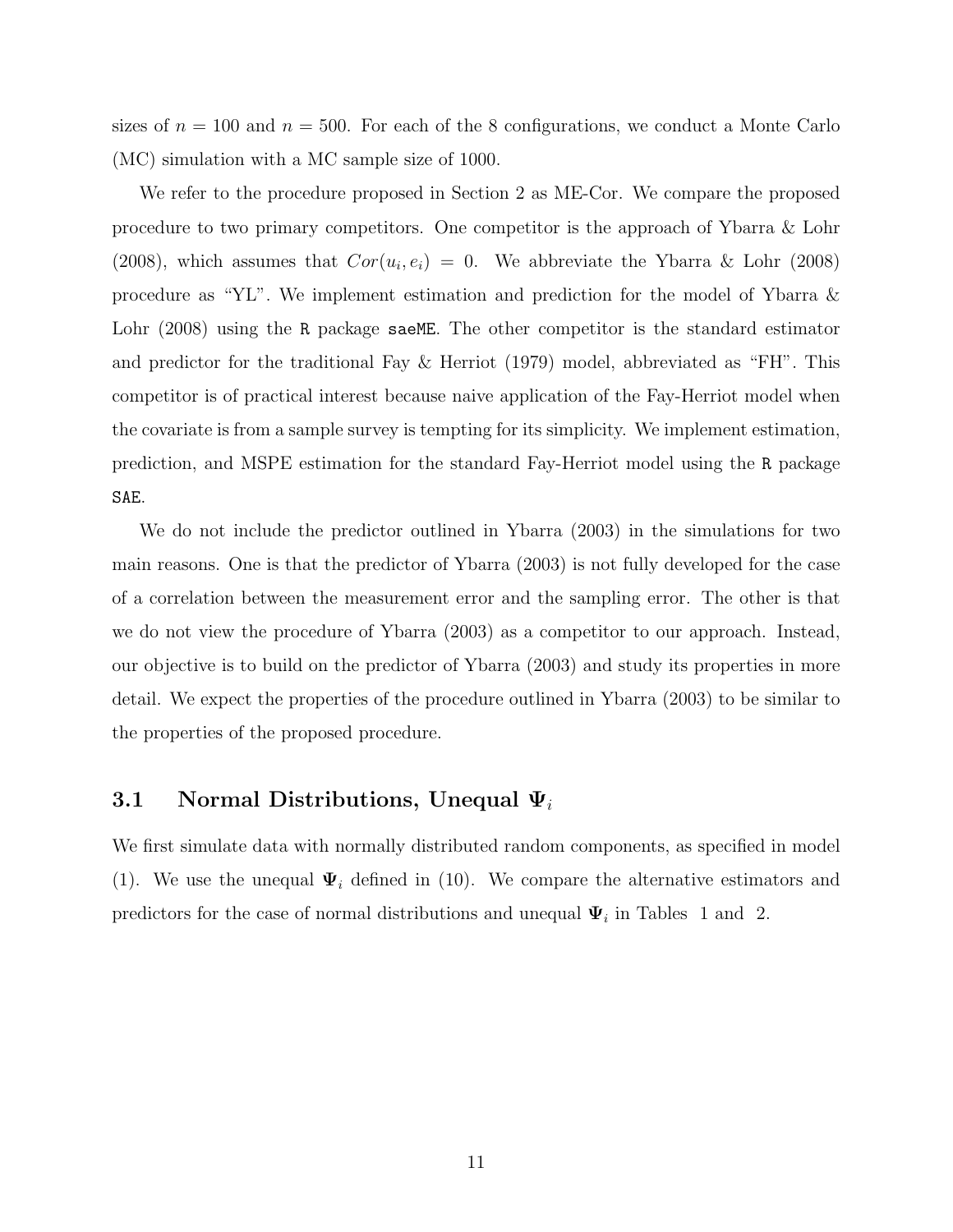|              |                  |                  |        |                  | $ME-Cor$      |                   | YL            |           | $\underline{\mathrm{FH}}$ |             |
|--------------|------------------|------------------|--------|------------------|---------------|-------------------|---------------|-----------|---------------------------|-------------|
|              | $\boldsymbol{a}$ | $\boldsymbol{b}$ | $\rho$ | $\boldsymbol{n}$ | $\rm MC$ Mean | $\rm MC$ $\rm SD$ | $\rm MC$ Mean | $MCSD$    | $\rm MC$ Mean             | MC SD       |
| $\beta_0$    | 0.250            | 0.750            | 0.200  | 100              | 0.990         | 0.317             | 0.939         | 0.290     | 1.299                     | 0.278       |
| $\beta_1$    | 0.250            | 0.750            | 0.200  | 100              | $2.002\,$     | 0.056             | $2.012\,$     | 0.050     | 1.939                     | 0.048       |
| $\sigma_b^2$ | 0.250            | 0.750            | 0.200  | 100              | 0.353         | 0.234             | $0.085\,$     | 0.167     | 1.052                     | $0.286\,$   |
| $\beta_0$    | 0.250            | 0.750            | 0.200  | 500              | 0.998         | 0.127             | $\,0.954\,$   | 0.114     | 1.249                     | 0.112       |
| $\beta_1$    | 0.250            | 0.750            | 0.200  | 500              | $2.000\,$     | $0.022\,$         | $2.009\,$     | $0.020\,$ | 1.948                     | 0.019       |
| $\sigma_b^2$ | 0.250            | 0.750            | 0.200  | 500              | 0.358         | 0.112             | 0.023         | 0.055     | 1.046                     | 0.128       |
| $\beta_0$    | 0.250            | 0.750            | 0.800  | 100              | $\,0.993\,$   | 0.204             | 0.731         | 0.202     | 1.108                     | 0.191       |
| $\beta_1$    | 0.250            | 0.750            | 0.800  | 100              | 2.002         | 0.036             | $2.055\,$     | $0.035\,$ | 1.979                     | 0.033       |
| $\sigma_b^2$ | 0.250            | 0.750            | 0.800  | 100              | 0.346         | 0.100             | $0.000\,$     | 0.000     | 0.055                     | 0.066       |
| $\beta_0$    | 0.250            | 0.750            | 0.800  | 500              | 1.000         | 0.075             | 0.823         | 0.075     | 1.077                     | $0.072\,$   |
| $\beta_1$    | 0.250            | 0.750            | 0.800  | 500              | 2.000         | 0.013             | $2.036\,$     | 0.013     | 1.984                     | 0.012       |
| $\sigma_b^2$ | 0.250            | 0.750            | 0.800  | 500              | $0.355\,$     | 0.047             | 0.000         | 0.000     | 0.041                     | $0.036\,$   |
| $\beta_0$    | 0.750            | 0.250            | 0.200  | 100              | 0.947         | 0.455             | 0.902         | 0.405     | 1.976                     | 0.349       |
| $\beta_1$    | 0.750            | 0.250            | 0.200  | 100              | 2.011         | 0.082             | $2.019\,$     | 0.073     | 1.802                     | 0.060       |
| $\sigma_b^2$ | 0.750            | 0.250            | 0.200  | 100              | 0.390         | 0.377             | $0.195\,$     | $0.356\,$ | 3.458                     | 0.578       |
| $\beta_0$    | 0.750            | 0.250            | 0.200  | 500              | 0.998         | 0.178             | $0.958\,$     | 0.160     | 1.753                     | 0.147       |
| $\beta_1$    | 0.750            | 0.250            | 0.200  | 500              | 2.001         | $0.031\,$         | 2.009         | 0.027     | 1.848                     | $\,0.024\,$ |
| $\sigma_b^2$ | 0.750            | 0.250            | 0.200  | 500              | 0.363         | 0.196             | $0.074\,$     | 0.145     | 3.528                     | 0.268       |
| $\beta_0$    | 0.750            | 0.250            | 0.800  | 100              | $\,0.965\,$   | $0.324\,$         | $0.796\,$     | 0.304     | 1.604                     | 0.263       |
| $\beta_1$    | 0.750            | 0.250            | 0.800  | 100              | $2.006\,$     | 0.059             | 2.041         | 0.055     | 1.866                     | 0.045       |
| $\sigma_b^2$ | 0.750            | 0.250            | 0.800  | 100              | 0.344         | 0.278             | 0.000         | 0.000     | 2.207                     | 0.393       |
| $\beta_0$    | 0.750            | 0.250            | 0.800  | 500              | $1.003\,$     | 0.160             | $0.809\,$     | 0.144     | 1.718                     | $0.127\,$   |
| $\beta_1$    | 0.750            | 0.250            | 0.800  | 500              | 2.000         | 0.029             | 2.040         | 0.026     | 1.853                     | 0.022       |
| $\sigma_b^2$ | 0.750            | 0.250            | 0.800  | 500              | 0.360         | 0.133             | 0.000         | 0.000     | 2.205                     | 0.172       |

Table 1: MC Means and standard deviations of estimators of fixed model parameters. True values are  $(\beta_0, \beta_1, \sigma_b^2) = (1, 2, 0.36)$ . Normal distributions; unequal  $\Psi_i$ .

Table 1 contains the MC means and standard deviations of the alternative estimators of the fixed model parameters. The properties of the estimators are similar across the 8 configurations. At the sample size of  $n = 500$ , the proposed estimator (ME-Cor) is approximately unbiased for the intercept and slope. For  $n = 500$ , the MC bias of the proposed estimator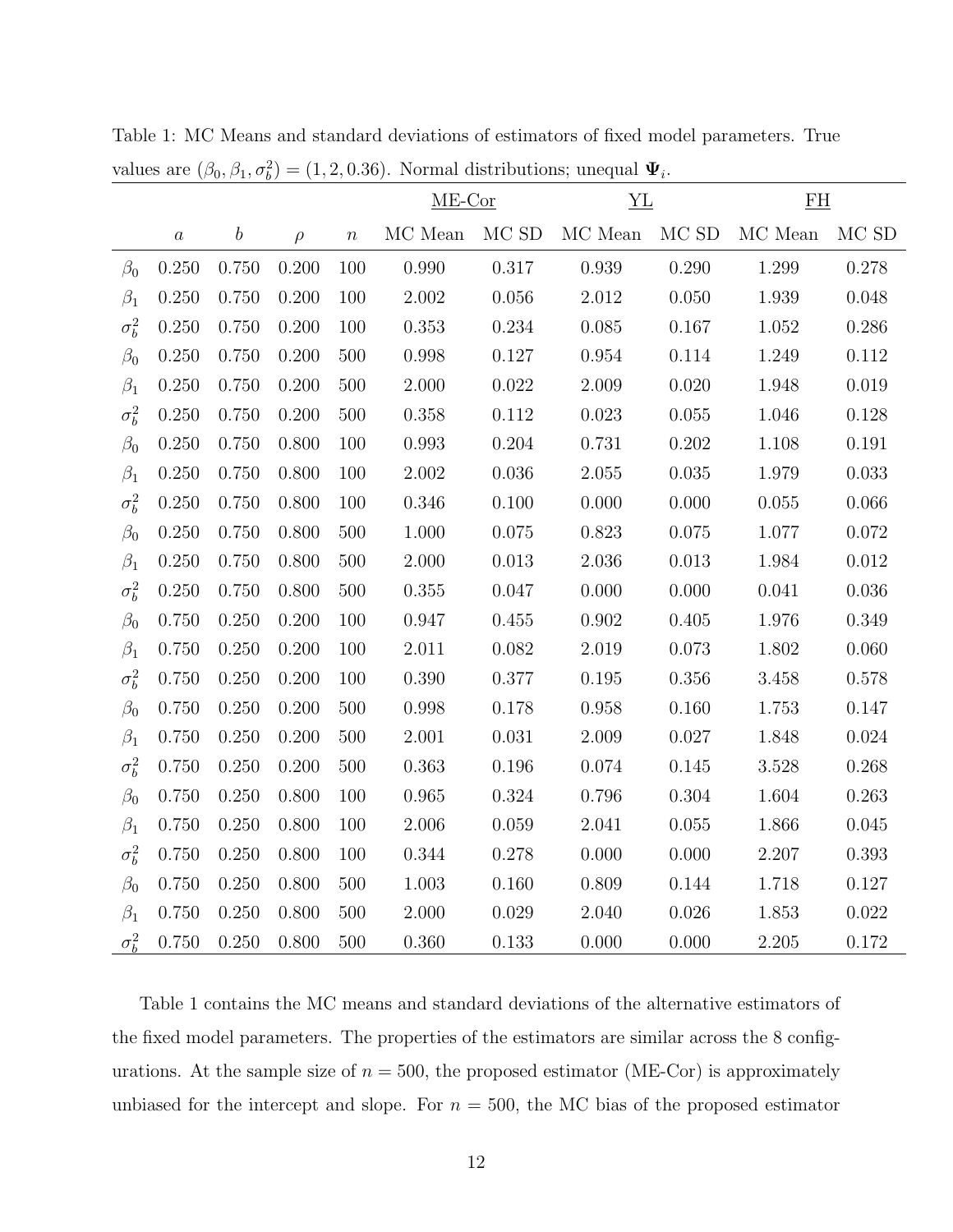of  $\sigma_b^2$  is below 0.01 for each combination of  $(a, b, \rho)$ . The presence of a nontrivial correlation between  $u_i$  and  $e_i$  causes the YL estimator to have a negative bias for the intercept and a positive bias for the slope. The YL estimator of  $\sigma_b^2$  has a severe negative bias in the presence of a nonzero correlation between  $u_i$  and  $e_i$ . The R function FHme applies a lower bound of zero to the estimator of  $\sigma_b^2$ , and it is apparent from the results that many of the estimates reach the lower bound of zero. The measurement error attenuates the FH estimator of the slope toward zero and leads to a positive bias in the estimator of the intercept. The FH estimator of  $\sigma_b^2$  usually has a positive bias because the FH estimator of  $\sigma_b^2$  includes part of the measurement error. For some configurations, the correlation structure causes the FH estimator of  $\sigma_b^2$  to have a negative bias.

Table 2 summarizes the empirical properties of the alternative predictors and MSPE estimators. The columns under the heading "MC MSPE of Predictor" contain the average MC MSPE's of the alternative predictors. The columns under the heading "MC Mean Est. MSPE" contain the MC means of the MSPE estimators for the ME-Cor and FH procedures. The column labeled "Direct" indicates the MC MSPE of the direct estimator,  $Y_i$ .

The YL predictor is superior to the FH predictor but inferior to the ME-Cor predictor. For all but the configuration with  $(a, b, \rho) = (0.25, 0.75, 0.2)$ , the YL predictor has MC MSPE exceeding that of the direct estimator. The results for the YL predictor demonstrate the importance of accounting for a correlation between  $u_i$  and  $e_i$ .

The properties of the FH predictor are similar for  $n = 100$  and  $n = 500$ . When  $\rho = 0.2$ and  $a < b$  (measurement error variance is smaller than the sampling variance), the FH predictor is superior to the direct estimator but inferior to the ME-Cor predictor. When  $\rho = 0.8$  and  $a > b$  (measurement error exceeds the sampling error), the MC MSPE of the FH predictor exceeds the MC MSPE of the direct estimator. This empirical finding echoes a theoretical result in Ybarrah and Lohr (2008) that the Fay-Herriot predictor can have MSPE greater than the variance of the direct estimator if the covariate is measured with error.

An important implication of measurement error is that the Fay-Herriot MSPE estimator (FH-MSPE) has a severe negative bias for the MSPE of the Fay-Herriot predictor (FH). When  $a < b$  and  $\rho = 0.8$ , the MC mean of the FH MSPE estimator is more than an order of magnitude lower than the MC MSPE of the FH estimator. A risk of naive application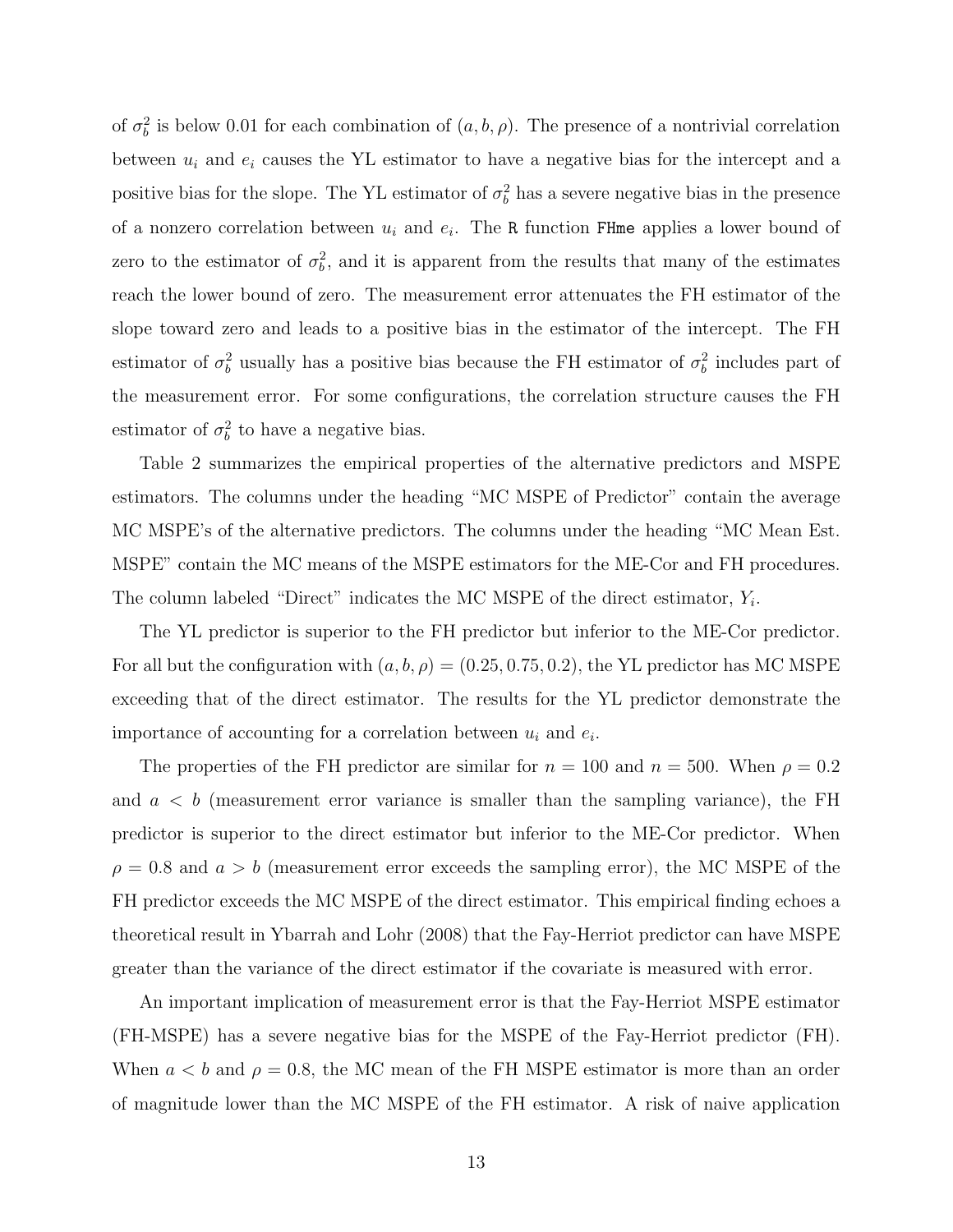of Fay-Herriot procedures in the presence of measurement error is under-estimation of the MSPE.

The ME-Cor predictor has smaller MC MSPE than the alternatives considered for all configurations. When  $a < b$ , the gain in efficiency from the ME-Cor predictor relative to the direct estimator is greater for  $\rho = 0.2$  than for  $\rho = 0.8$ . When  $a > b$ , the opposite pattern holds, as the ratio of the MC MSPE of the direct estimator to the MC MSPE of the ME-Cor predictor is greater for  $\rho = 0.8$  than for  $\rho = 0.2$ . The ME-Cor procedure renders only trivial improvements in efficiency over the direct estimator for configurations with  $(a, b, \rho) = (0.25, 0.75, 0.8)$  or  $(a, b, \rho) = (0.75, 0.25, 0.2)$ . Increasing n from 100 to 500 has little effect on the properties of the ME-Cor predictor.

The proposed MSPE estimator (ME-Cor-MSPE) is a good approximation for the MSPE of the ME-Cor predictor (ME-Cor). For each configuration, the MC mean of the estimated MSPE for the ME-Cor predictor (ME-Cor-MSPE) is close to the MC MSPE of the ME-Cor predictor (ME-Cor). The simulation results support the predictor and MSPE estimator proposed in Section 2.

Table 2: MC MSPE's of alternative predictors (MC MSPE of Predictor), and MC means of estimated MSPE's of ME-Cor and FH predictors (MC Mean Est. MSPE). Normal distributions; unequal  $\Psi_i$ .

|                  |                  |        |                  | MC MSPE of Predictor |          |       |       | MC Mean Est. MSPE |                |
|------------------|------------------|--------|------------------|----------------------|----------|-------|-------|-------------------|----------------|
| $\boldsymbol{a}$ | $\boldsymbol{b}$ | $\rho$ | $\boldsymbol{n}$ | Direct               | $ME-Cor$ | YL    | FH    | ME-Cor-MSPE       | <b>FH-MSPE</b> |
| 0.250            | 0.750            | 0.200  | 100              | 1.003                | 0.740    | 0.751 | 0.797 | 0.744             | 0.500          |
| 0.250            | 0.750            | 0.200  | 500              | 1.011                | 0.741    | 0.758 | 0.802 | 0.739             | 0.487          |
| 0.250            | 0.750            | 0.800  | 100              | 1.003                | 0.995    | 1.106 | 1.569 | 1.001             | 0.086          |
| 0.250            | 0.750            | 0.800  | 500              | 1.009                | 1.001    | 1.112 | 1.617 | 1.001             | 0.045          |
| 0.750            | 0.250            | 0.200  | 100              | 0.336                | 0.334    | 0.344 | 0.354 | 0.334             | 0.302          |
| 0.750            | 0.250            | 0.200  | 500              | 0.337                | 0.334    | 0.345 | 0.356 | 0.333             | 0.302          |
| 0.750            | 0.250            | 0.800  | 100              | 0.333                | 0.216    | 0.438 | 0.556 | 0.214             | 0.286          |
| 0.750            | 0.250            | 0.800  | 500              | 0.336                | 0.213    | 0.444 | 0.564 | 0.213             | 0.285          |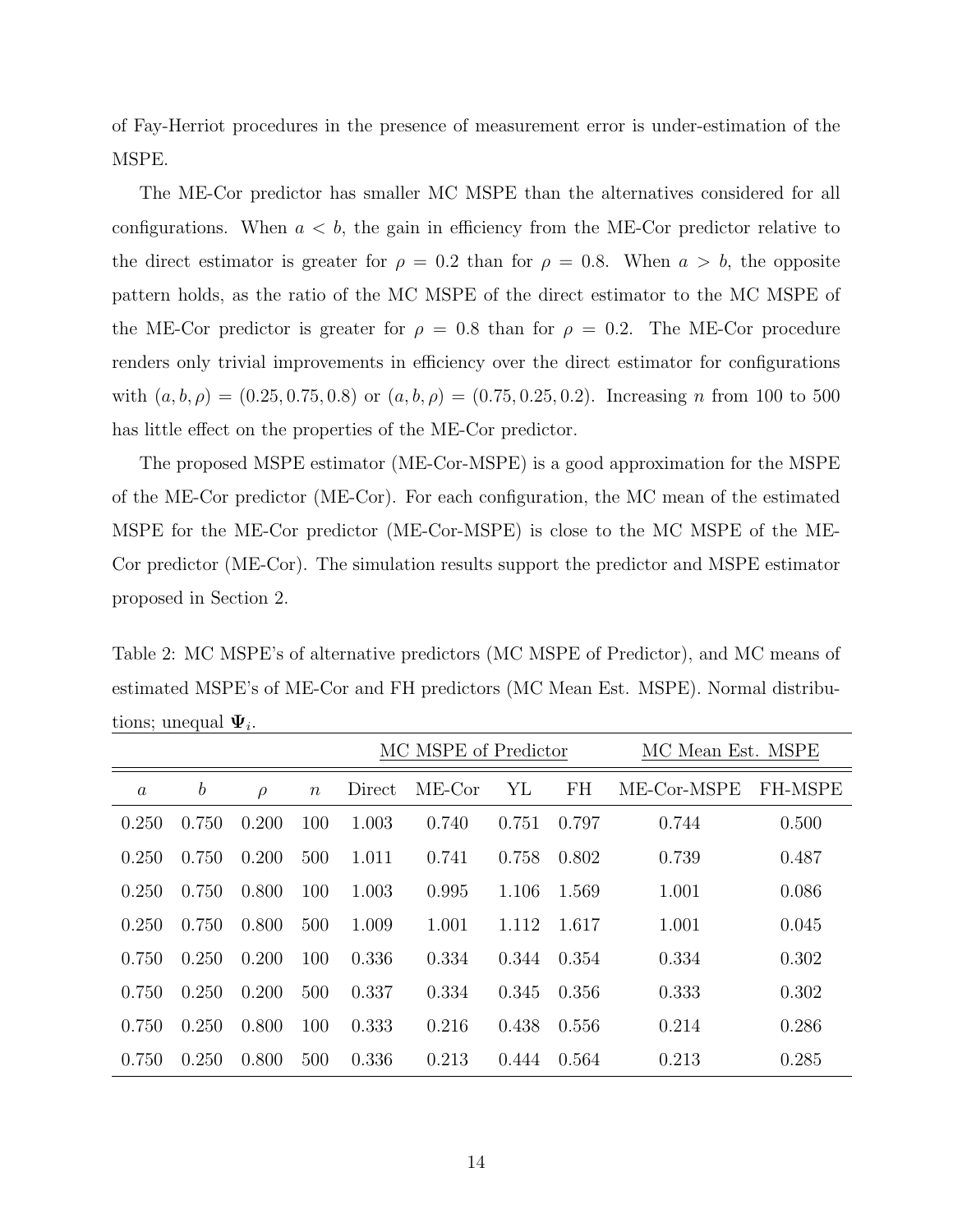#### 3.2 Normal Distributions, Equal  $\Psi_i = \Psi$

A special case in which one can ignore the measurement error occurs in the context of the structural model when the measurement error is uncorrelated with the sampling error and when the measurement error variance is constant. When the measurement error and sampling error are correlated, the naive Fay-Herriot predictor remains inappropriate, even if the measurement error variance is constant. In this sense, the impacts of measurement error on the properties of the naive Fay-Herriot predictor are especially important when the measurement error and sampling error are correlated. To illustrate this point, we present simulation results with equal  $\Psi_i = \Psi$ .

Tables 3 and 4 contain simulation results for  $\Psi_i = \Psi_1$  for  $i = 1, \ldots, n$ , where  $\Psi_1$ is defined in (10). We continue to simulate the errors from normal distributions. The conclusions for equal  $\Psi_i$  are the same as those for unequal  $\Psi_i$ . As seen in Table 3, the FH and YL estimators of the fixed parameters remain biased when  $\Psi_i = \Psi$ . In contrast, the MC means of the proposed estimators of the fixed parameters are close to the true parameter values. In Table 4, the proposed predictor has smaller MC MSPE than the alternatives for all configurations and sample sizes. The Fay-Herriot predictor remains inefficient when  $\Psi_i = \Psi$ . Also, the FH estimator of the MSPE continues to have a negative bias in the case of equal  $\Psi_i$ . The proposed MSPE estimator is nearly unbiased for the MSPE of the predictor.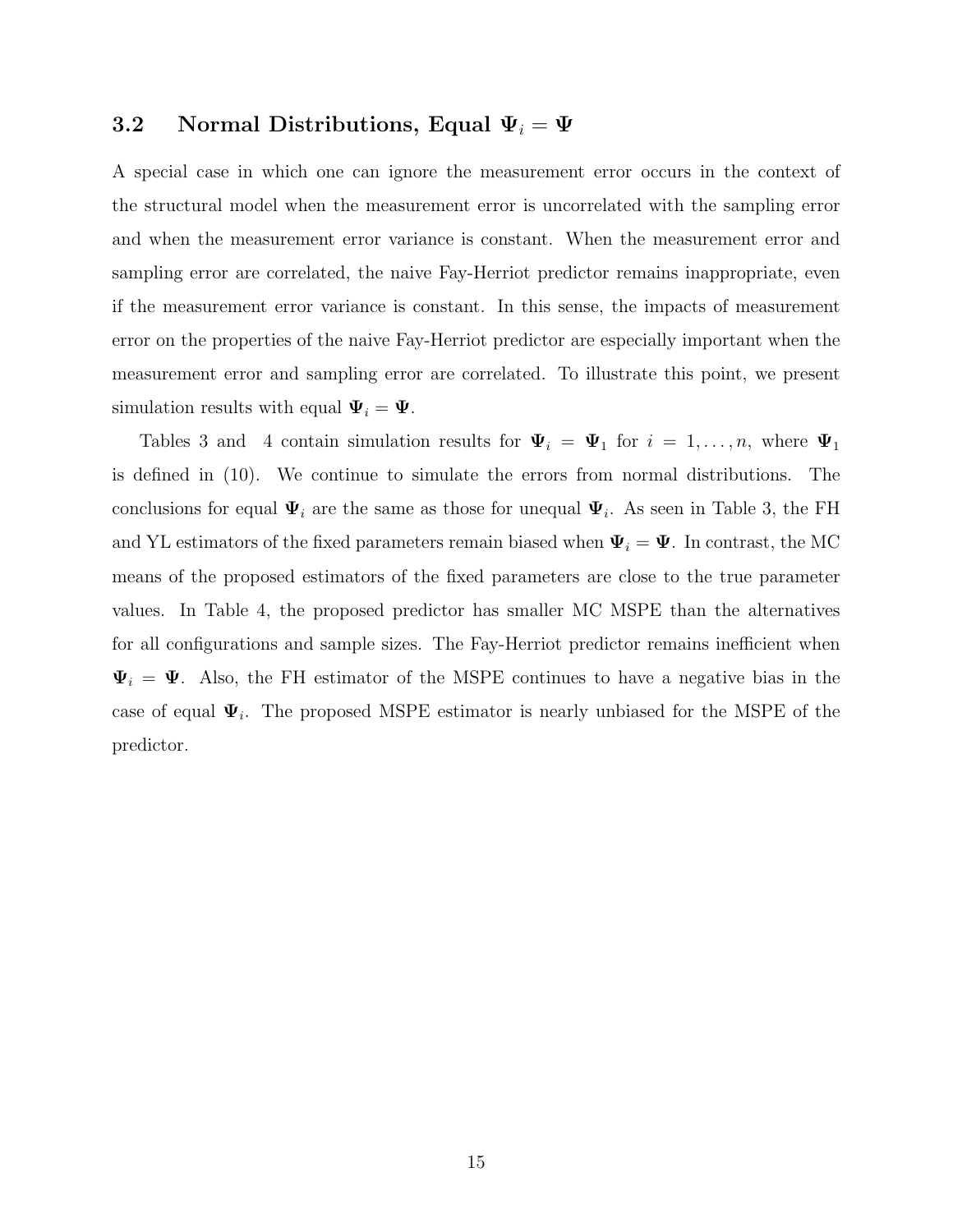|              |                  |                  |           |                  | $ME-Cor$  |           | YL          |           | F <sub>H</sub> |       |
|--------------|------------------|------------------|-----------|------------------|-----------|-----------|-------------|-----------|----------------|-------|
|              | $\boldsymbol{a}$ | $\boldsymbol{b}$ | $\rho$    | $\boldsymbol{n}$ | MC Mean   | $MCSD$    | MC Mean     | $MCSD$    | MC Mean        | MC SD |
| $\beta_0$    | 0.250            | 0.750            | 0.200     | 100              | 0.998     | 0.255     | 0.955       | $0.256\,$ | $1.195\,$      | 0.247 |
| $\beta_1$    | 0.250            | 0.750            | 0.200     | 100              | 2.001     | 0.042     | 2.009       | 0.042     | 1.963          | 0.040 |
| $\sigma_b^2$ | 0.250            | 0.750            | 0.200     | 100              | 0.326     | 0.230     | $0.085\,$   | 0.143     | 0.991          | 0.247 |
| $\beta_0$    | 0.250            | 0.750            | 0.200     | 500              | 1.000     | 0.112     | $0.958\,$   | 0.113     | 1.194          | 0.109 |
| $\beta_1$    | 0.250            | 0.750            | 0.200     | 500              | $2.000\,$ | 0.019     | 2.009       | $0.019\,$ | 1.961          | 0.018 |
| $\sigma_b^2$ | 0.250            | 0.750            | 0.200     | 500              | 0.347     | 0.110     | 0.044       | 0.067     | 0.991          | 0.110 |
| $\beta_0$    | 0.250            | 0.750            | 0.800     | 100              | 1.004     | 0.149     | 0.848       | 0.151     | 1.072          | 0.146 |
| $\beta_1$    | 0.250            | 0.750            | 0.800     | 100              | 1.999     | 0.026     | 2.032       | $0.026\,$ | $1.985\,$      | 0.025 |
| $\sigma_b^2$ | 0.250            | 0.750            | 0.800     | 100              | 0.351     | $0.102\,$ | 0.000       | 0.000     | 0.031          | 0.056 |
| $\beta_0$    | 0.250            | 0.750            | $0.800\,$ | 500              | 1.001     | 0.070     | 0.820       | 0.071     | 1.079          | 0.068 |
| $\beta_1$    | 0.250            | 0.750            | 0.800     | 500              | 2.000     | 0.012     | 2.036       | 0.012     | 1.984          | 0.012 |
| $\sigma_b^2$ | 0.250            | 0.750            | 0.800     | 500              | $0.357\,$ | $0.046\,$ | 0.000       | $0.000\,$ | 0.008          | 0.018 |
| $\beta_0$    | 0.750            | 0.250            | 0.200     | 100              | 0.981     | 0.367     | $\!0.935\!$ | $0.369\,$ | 1.678          | 0.314 |
| $\beta_1$    | 0.750            | 0.250            | 0.200     | 100              | $2.003\,$ | $0.062\,$ | $2.012\,$   | $0.063\,$ | 1.869          | 0.051 |
| $\sigma_b^2$ | 0.750            | 0.250            | 0.200     | 100              | 0.363     | $0.371\,$ | $0.162\,$   | 0.271     | 2.830          | 0.450 |
| $\beta_0$    | 0.750            | 0.250            | 0.200     | 500              | 1.002     | $0.153\,$ | 0.960       | $0.154\,$ | 1.639          | 0.133 |
| $\beta_1$    | 0.750            | 0.250            | 0.200     | 500              | $2.000\,$ | 0.026     | $2.008\,$   | $0.026\,$ | $1.872\,$      | 0.021 |
| $\sigma_b^2$ | 0.750            | 0.250            | 0.200     | 500              | 0.351     | 0.198     | 0.083       | 0.125     | 2.834          | 0.195 |
| $\beta_0$    | 0.750            | 0.250            | 0.800     | 100              | 0.983     | 0.331     | 0.780       | $0.342\,$ | 1.610          | 0.279 |
| $\beta_1$    | 0.750            | 0.250            | 0.800     | 100              | $2.004\,$ | 0.055     | $2.042\,$   | $0.057\,$ | 1.886          | 0.045 |
| $\sigma_b^2$ | 0.750            | 0.250            | 0.800     | 100              | 0.344     | 0.288     | 0.000       | $0.005\,$ | 1.852          | 0.308 |
| $\beta_0$    | 0.750            | 0.250            | 0.800     | 500              | $0.992\,$ | $0.135\,$ | $0.803\,$   | 0.140     | $1.574\,$      | 0.115 |
| $\beta_1$    | 0.750            | 0.250            | 0.800     | 500              | $2.002\,$ | $0.024\,$ | 2.040       | 0.025     | 1.884          | 0.019 |
| $\sigma_b^2$ | 0.750            | 0.250            | 0.800     | 500              | 0.350     | 0.144     | 0.000       | 0.000     | 1.841          | 0.136 |

Table 3: MC Means and standard deviations of estimators of fixed model parameters. True values are  $(\beta_0, \beta_1, \sigma_b^2) = (1, 2, 0.36)$ . Normal distributions, equal  $\Psi_i = \Psi$ .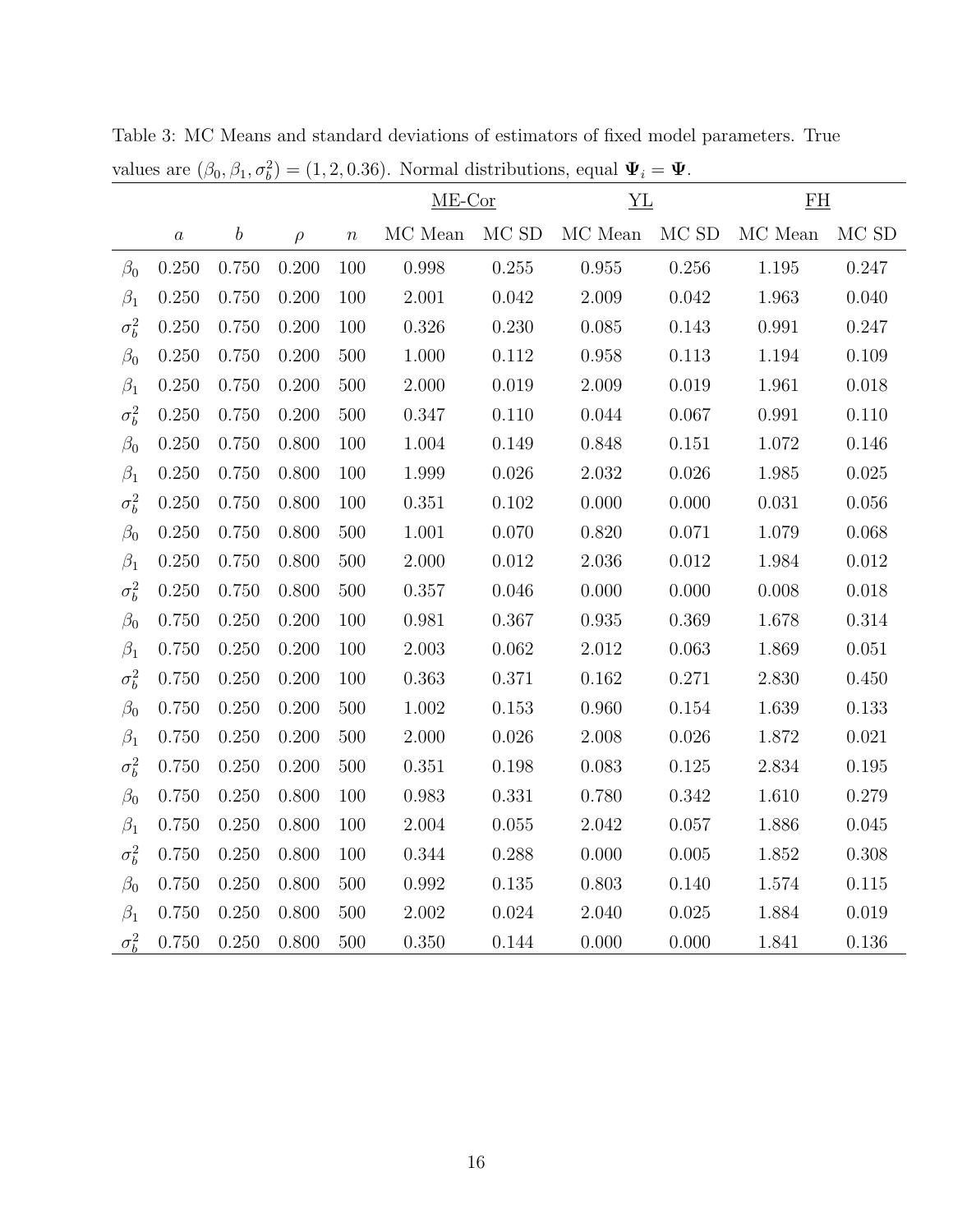Table 4: MC MSPE's of alternative predictors (MC MSPE of Predictor), and MC means of estimated MSPE's of ME-Cor and FH predictors (MC Mean Est. MSPE). Normal distributions, equal  $\Psi_i = \Psi$ .

|                |                  |        |                  |        | MC MSPE of Predictor |       | MC Mean Est. MSPE |             |         |
|----------------|------------------|--------|------------------|--------|----------------------|-------|-------------------|-------------|---------|
| $\mathfrak{a}$ | $\boldsymbol{b}$ | $\rho$ | $\boldsymbol{n}$ | Direct | $ME-Cor$             | YL    | FH                | ME-Cor-MSPE | FH-MSPE |
| 0.250          | 0.750            | 0.200  | 100              | 0.740  | 0.561                | 0.572 | 0.577             | 0.563       | 0.440   |
| 0.250          | 0.750            | 0.200  | 500              | 0.749  | 0.563                | 0.578 | 0.577             | 0.561       | 0.430   |
| 0.250          | 0.750            | 0.800  | 100              | 0.753  | 0.749                | 0.844 | 1.289             | 0.746       | 0.070   |
| 0.250          | 0.750            | 0.800  | 500              | 0.750  | 0.746                | 0.843 | 1.329             | 0.745       | 0.016   |
| 0.750          | 0.250            | 0.200  | 100              | 0.250  | 0.248                | 0.256 | 0.256             | 0.248       | 0.231   |
| 0.750          | 0.250            | 0.200  | 500              | 0.250  | 0.248                | 0.257 | 0.256             | 0.248       | 0.230   |
| 0.750          | 0.250            | 0.800  | 100              | 0.251  | 0.166                | 0.331 | 0.376             | 0.164       | 0.221   |
| 0.750          | 0.250            | 0.800  | 500              | 0.250  | 0.162                | 0.330 | 0.376             | 0.162       | 0.220   |

#### 3.3 Simulations with t Distributions

We next simulate data from  $t$  distributions. This allows us to assess robustness of the procedure to departures from normality. To simulate data from  $t$  distributions, we first generate  $\tilde{u}_i \stackrel{iid}{\sim} t_{(5)}/\sqrt{5/3}$ ,  $\tilde{e}_i \stackrel{iid}{\sim} t_{(5)}/\sqrt{5/3}$ , and  $\tilde{b}_i \stackrel{iid}{\sim} t_{(5)}/\sqrt{5/3}$ . The notation  $t_{(5)}/\sqrt{5/3}$ denotes a t distribution with 5 degrees of freedom divided by  $\sqrt{5/3}$ . The division by  $\sqrt{5/3}$ standardizes the variables so that  $\tilde{u}_i$ ,  $\tilde{e}_i$ , and  $\tilde{b}_i$  have mean 0 and unit variance. The  $\tilde{u}_i$ ,  $\tilde{e}_i$ , and  $\tilde{b}_i$  are mutually independent. We then define  $(u_i, e_i)' = \Psi_i^{0.5}(\tilde{u}_i, \tilde{e}_i)'$ , where  $\Psi_i^{0.5}$  is the square root matrix of  $\Psi_i$ . We set  $b_i = \sigma_b \tilde{b}_i$ . We use the  $\Psi_i$  defined in (10) with the 8 combinations of  $(a, b, \rho)$ .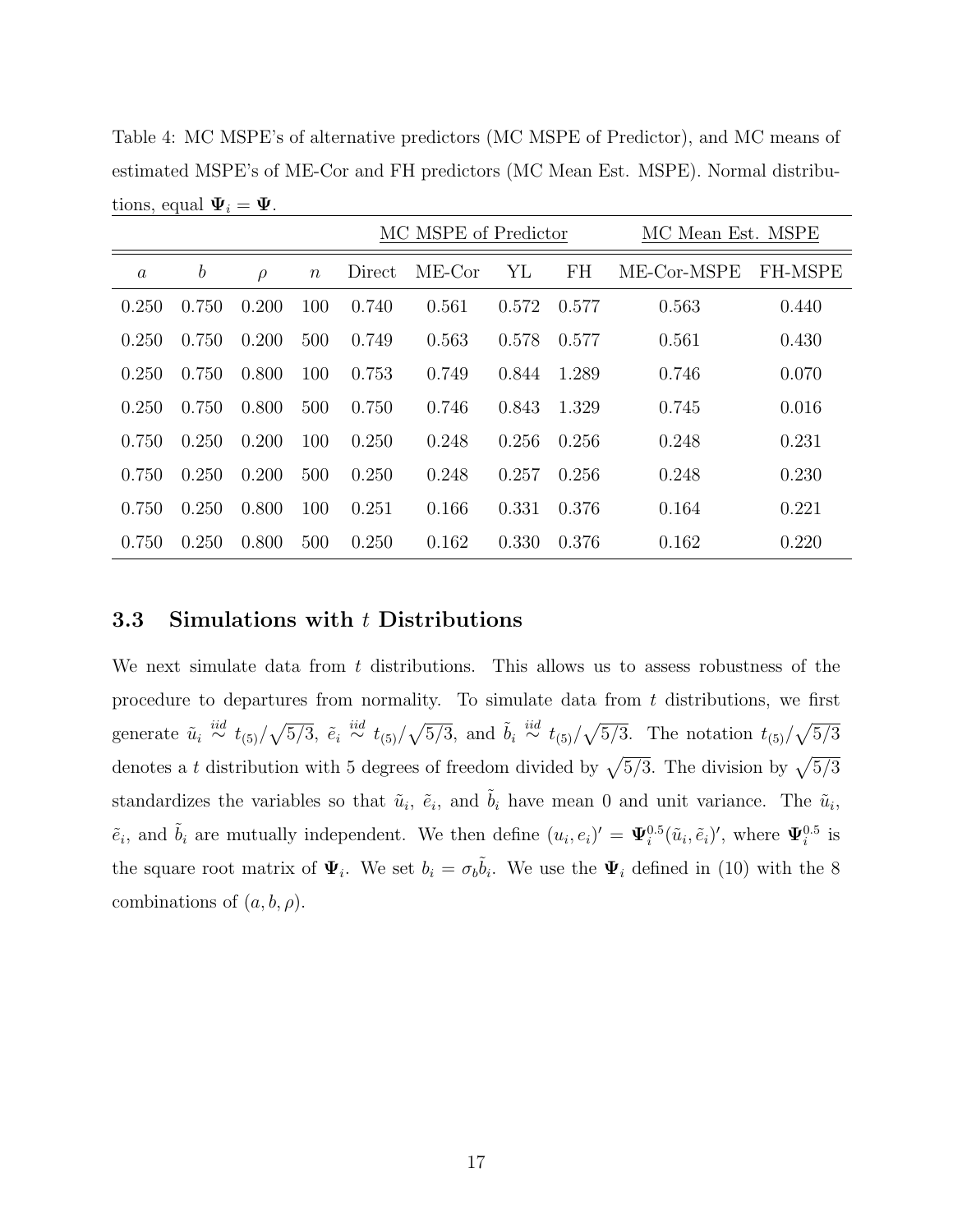|              |                  |                  |        |                  | $ME-Cor$      |                   | YL            |           | EH            |           |
|--------------|------------------|------------------|--------|------------------|---------------|-------------------|---------------|-----------|---------------|-----------|
|              | $\boldsymbol{a}$ | $\boldsymbol{b}$ | $\rho$ | $\boldsymbol{n}$ | $\rm MC$ Mean | $\rm MC$ $\rm SD$ | $\rm MC$ Mean | MC SD     | $\rm MC$ Mean | MC SD     |
| $\beta_0$    | 0.250            | 0.750            | 0.200  | 100              | 0.983         | 0.325             | $\,0.941\,$   | 0.297     | 1.277         | 0.287     |
| $\beta_1$    | 0.250            | 0.750            | 0.200  | 100              | 2.002         | 0.055             | 2.010         | 0.050     | $1.945\,$     | 0.048     |
| $\sigma_b^2$ | 0.250            | 0.750            | 0.200  | 100              | $0.349\,$     | 0.316             | $0.123\,$     | 0.277     | $1.038\,$     | 0.402     |
| $\beta_0$    | 0.250            | 0.750            | 0.200  | 500              | 0.996         | 0.130             | 0.955         | 0.119     | $1.232\,$     | 0.117     |
| $\beta_1$    | 0.250            | 0.750            | 0.200  | $500\,$          | $2.000\,$     | $0.022\,$         | $2.008\,$     | $0.020\,$ | $1.953\,$     | 0.020     |
| $\sigma_b^2$ | 0.250            | 0.750            | 0.200  | 500              | $0.354\,$     | $0.151\,$         | 0.041         | $0.107\,$ | 1.040         | 0.175     |
| $\beta_0$    | 0.250            | 0.750            | 0.800  | 100              | 0.992         | 0.178             | $0.821\,$     | 0.178     | 1.071         | 0.170     |
| $\beta_1$    | 0.250            | 0.750            | 0.800  | 100              | $2.001\,$     | $0.028\,$         | $2.034\,$     | $0.029\,$ | $1.986\,$     | $0.027\,$ |
| $\sigma_b^2$ | 0.250            | 0.750            | 0.800  | 100              | 0.345         | $0.152\,$         | $0.000\,$     | 0.000     | 0.065         | 0.110     |
| $\beta_0$    | 0.250            | 0.750            | 0.800  | 500              | $0.999\,$     | 0.080             | $0.812\,$     | $0.078\,$ | $1.082\,$     | 0.074     |
| $\beta_1$    | 0.250            | 0.750            | 0.800  | 500              | 2.000         | 0.014             | 2.040         | 0.014     | 1.983         | 0.013     |
| $\sigma_b^2$ | 0.250            | 0.750            | 0.800  | 500              | $0.357\,$     | 0.077             | 0.000         | 0.000     | 0.046         | 0.066     |
| $\beta_0$    | 0.750            | 0.250            | 0.200  | 100              | 0.950         | 0.426             | $\,0.935\,$   | 0.375     | 1.733         | 0.353     |
| $\beta_1$    | 0.750            | 0.250            | 0.200  | 100              | $2.008\,$     | 0.076             | $2.012\,$     | $0.065\,$ | $1.851\,$     | 0.061     |
| $\sigma_b^2$ | 0.750            | 0.250            | 0.200  | 100              | $0.431\,$     | $0.612\,$         | $0.297\,$     | $0.736\,$ | $3.481\,$     | 0.931     |
| $\beta_0$    | 0.750            | 0.250            | 0.200  | 500              | 0.983         | $0.211\,$         | $0.948\,$     | $0.178\,$ | $1.841\,$     | 0.170     |
| $\beta_1$    | 0.750            | 0.250            | 0.200  | 500              | $2.003\,$     | $0.038\,$         | $2.010\,$     | $0.032\,$ | $1.830\,$     | 0.030     |
| $\sigma_b^2$ | 0.750            | 0.250            | 0.200  | 500              | 0.359         | 0.300             | 0.130         | 0.296     | 3.469         | 0.411     |
| $\beta_0$    | 0.750            | 0.250            | 0.800  | 100              | 0.992         | $0.395\,$         | 0.789         | 0.360     | 1.716         | 0.318     |
| $\beta_1$    | 0.750            | 0.250            | 0.800  | 100              | $2.003\,$     | 0.068             | 2.042         | $0.062\,$ | 1.860         | $0.053\,$ |
| $\sigma_b^2$ | 0.750            | 0.250            | 0.800  | 100              | 0.388         | $0.452\,$         | 0.022         | $0.197\,$ | $2.197\,$     | $0.585\,$ |
| $\beta_0$    | 0.750            | 0.250            | 0.800  | $500\,$          | $0.988\,$     | 0.171             | $0.816\,$     | $0.153\,$ | 1.660         | $0.139\,$ |
| $\beta_1$    | 0.750            | 0.250            | 0.800  | 500              | $2.002\,$     | 0.030             | $2.036\,$     | $0.027\,$ | 1.870         | 0.024     |
| $\sigma_b^2$ | 0.750            | 0.250            | 0.800  | 500              | $0.357\,$     | $0.249\,$         | 0.005         | 0.095     | 2.220         | 0.299     |

Table 5: MC Means and standard deviations of estimators of fixed model parameters. True values are  $(\beta_0, \beta_1, \sigma_b^2) = (1, 2, 0.36)$ . t distributions; unequal  $\Psi_i$ .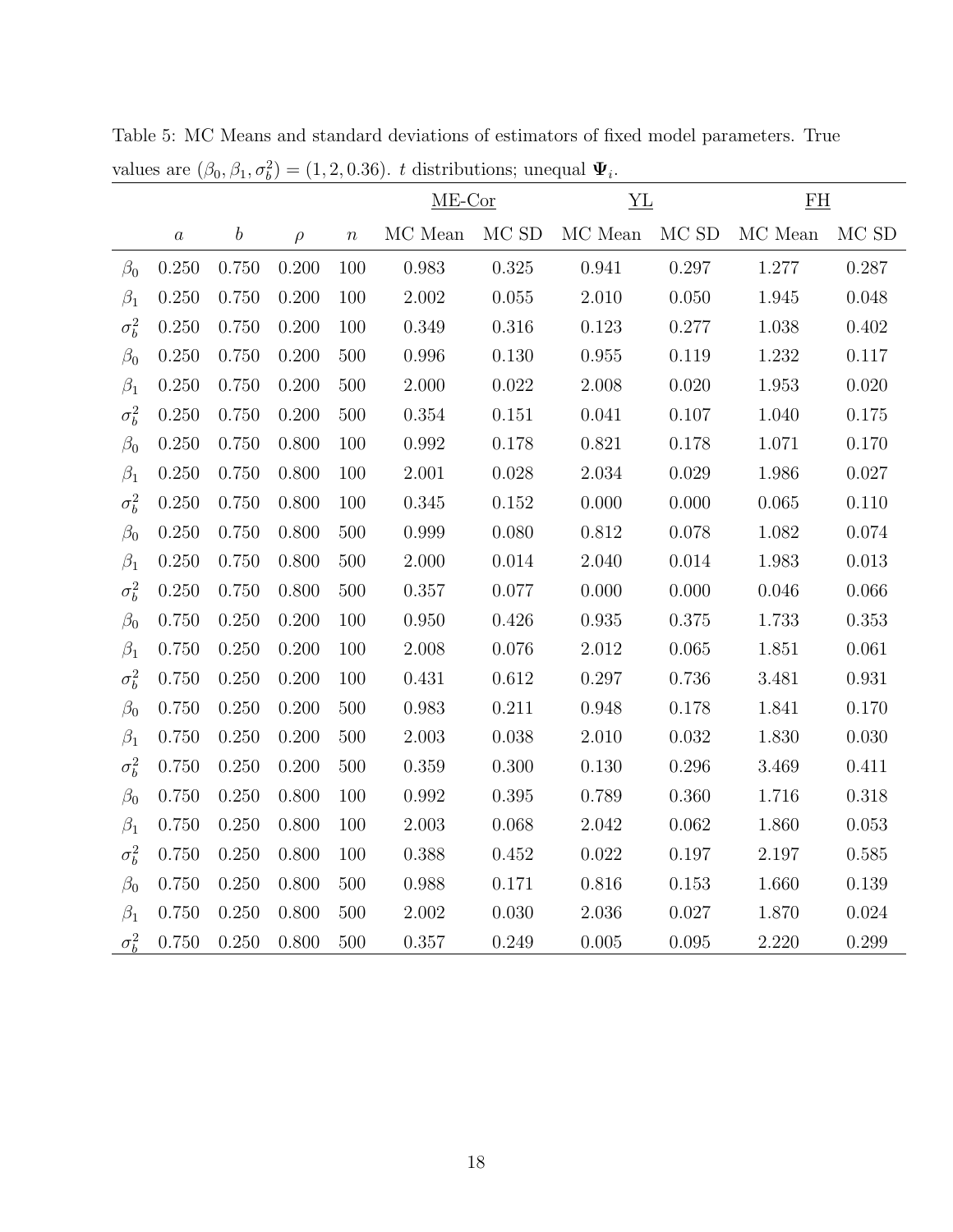Table 6: MC MSPE's of alternative predictors (MC MSPE of Predictor), and MC means of estimated MSPE's of ME-Cor and FH predictors (MC Mean Est. MSPE). t distributions; unequal  $\Psi_i$ .

|          |                  |        |                  |        | MC MSPE of Predictor |       |       | MC Mean Est. MSPE |                |
|----------|------------------|--------|------------------|--------|----------------------|-------|-------|-------------------|----------------|
| $\alpha$ | $\boldsymbol{b}$ | $\rho$ | $\boldsymbol{n}$ | Direct | $ME-Cor$             | YL    | FH    | ME-Cor-MSPE       | <b>FH-MSPE</b> |
| 0.250    | 0.750            | 0.200  | 100.000          | 1.014  | 0.753                | 0.761 | 0.818 | 0.744             | 0.490          |
| 0.250    | 0.750            | 0.200  | 500.000          | 1.009  | 0.740                | 0.755 | 0.802 | 0.739             | 0.484          |
| 0.250    | 0.750            | 0.800  | 100.000          | 1.009  | 1.002                | 1.108 | 1.576 | 1.001             | 0.091          |
| 0.250    | 0.750            | 0.800  | 500.000          | 0.999  | 0.992                | 1.106 | 1.606 | 1.001             | 0.048          |
| 0.750    | 0.250            | 0.200  | 100.000          | 0.332  | 0.330                | 0.338 | 0.350 | 0.334             | 0.301          |
| 0.750    | 0.250            | 0.200  | 500.000          | 0.336  | 0.334                | 0.345 | 0.356 | 0.333             | 0.301          |
| 0.750    | 0.250            | 0.800  | 100.000          | 0.333  | 0.216                | 0.438 | 0.557 | 0.217             | 0.285          |
| 0.750    | 0.250            | 0.800  | 500.000          | 0.335  | 0.213                | 0.442 | 0.564 | 0.212             | 0.284          |

The results for the t distribution are presented in Tables  $5$  and  $6$ . Table  $5$  contains the MC means and standard deviations of the estimators of the fixed parameters when the random terms are generated from t distributions. Table 6 contains the MC MSPE's of the predictors as well as the MC means of the estimated MSPE's for the proposed and Fay-Herriot predictors. The results for the  $t$  distribution are very similar to the results for the normal distribution. The proposed estimators of the fixed parameters remain approximately unbiased when the random terms are generated from t distributions. In contrast, the FH and YL procedures continue to give biased estimators of  $\omega$  when the random terms are generated from t distributions. As seen in Table 6, the proposed predictor has smaller MC MSPE than the alternatives. The proposed MSPE estimator is a good approximation for the MSPE of the predictor, even when the data are generated from  $t$  distributions. The results for the  $t$ distribution support the statement in remark 2 that the predictor and MSPE estimator are robust to the assumption of normality.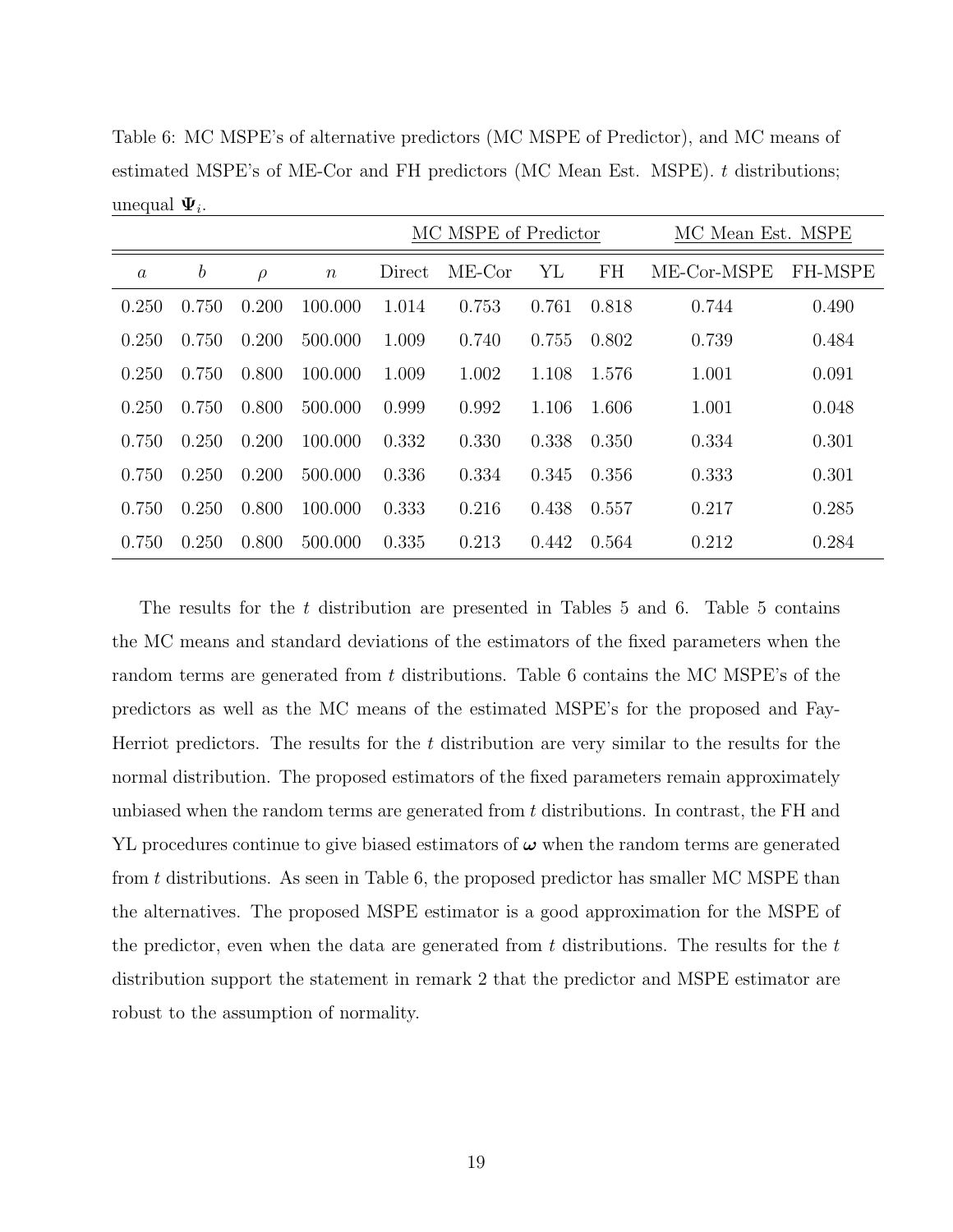## 4 CEAP Data Analysis

We apply the method proposed in Section 2 to predict mean log sheet and rill erosion in Iowa counties using CEAP data. In CEAP, sheet and rill erosion is measured using a computer model called RUSLE2. A variable that impacts the amount of sheet and rill erosion in a county is the quantity of water runoff. The mean runoff is unknown for the full population of cropland in Iowa. We use the sample mean of runoff obtained from the CEAP survey as the covariate for the small area model. The response is the log of the sample mean of RUSLE2. Because the runoff and RUSLE2 are both estimators from the same survey, we require the methodology from Section 2.

We connect the context and notation of Section 2 to the CEAP data analysis. Let  $\tilde{Y}_i$ denote the direct estimator of mean RUSLE2 erosion in county i, where  $i = 1, \ldots, n$ . Let  $\tilde{W}_i$  denote the direct estimator of the mean runoff for county *i*. The unknown population mean runoff for county *i* is denoted by  $\tilde{x}_i$ .

We define the small area model in the log scale. The response variable for the small area model is defined by  $Y_i = \log(\tilde{Y}_i)$ . We use as the covariate  $W_i = \log(\tilde{W}_i)$ . The covariate  $W_i$  is a contaminated measurement of the log of the population mean runoff, defined as  $x_i = \log(\tilde{x}_i)$ . Figure 1 contains a plot of  $Y_i$  on the vertical axis against  $W_i$  on the horizontal axis. The positive, linear association in the plot is consistent with the linearity assumption in model (1).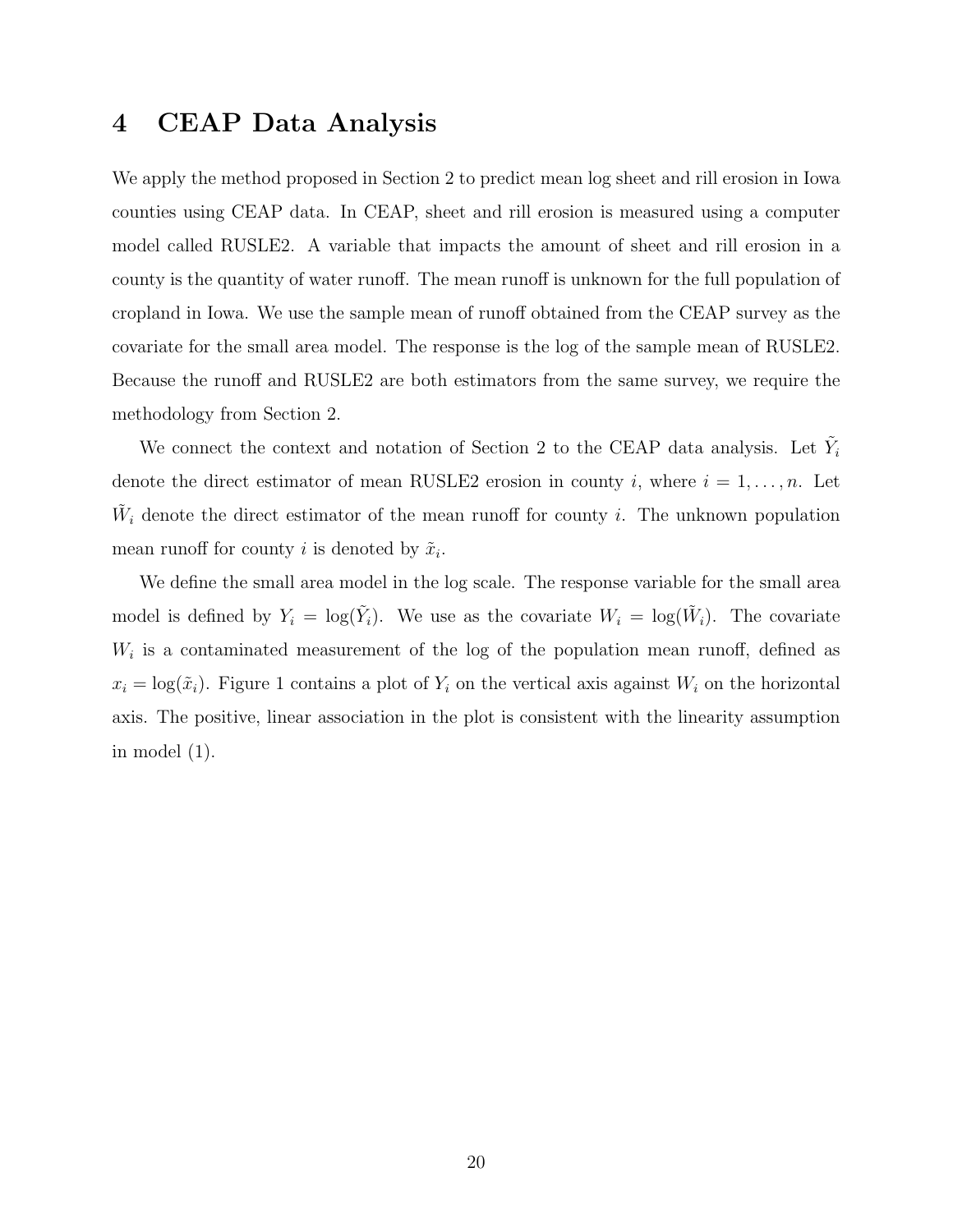

Figure 1: Scatterplot of  $Y_i = \log(\tilde{Y}_i)$  on the y-axis against  $W_i = \log(\tilde{W}_i)$  on the x-axis.

The model requires an estimate of  $\Psi_i$ , the design variance of  $(W_i, Y_i)$ . We estimate the design variance of  $(W_i, Y_i)$  as

$$
\mathbf{\Psi}_i = n_i^{-1} \tilde{\mathbf{\Psi}},
$$

where  $\tilde{\Psi}$  is a smoothed estimate of the within-county variance defined in Appendix B. As a result of the smoothing, the estimate of  $Cor(u_i, e_i)$  in the model (1) is constant across i. The estimate of  $Cor(u_i, e_i)$  is 0.13 for the CEAP data. The estimate of the measurement error variance is smaller than the estimate of the variance of the sampling error for the CEAP data. The ratio of the estimate of  $V(u_i)$  to the estimate of  $V(e_i)$  is 0.075. Although the measurement error is smaller than the sampling error, naive application of Fay-Herriot procedures has the potential to under-estimate the MSPE.

We assume that the model (1) holds for  $(W_i, Y_i)$  for  $i = 1, \ldots, n$ . The parameter of interest  $\theta_i$  represents the mean log RUSLE2 erosion for county i, where  $i = 1, \ldots, 99$ . We use the procedure of Section 2.2 to estimate the parameters of model (1). We construct predictors of  $\theta_i$  and MSPE estimators using the method of Section 2.3.

Table 7 contains the estimate of  $\boldsymbol{\omega} = (\beta_0, \beta_1, \sigma_b^2)$  for the CEAP data. The standard errors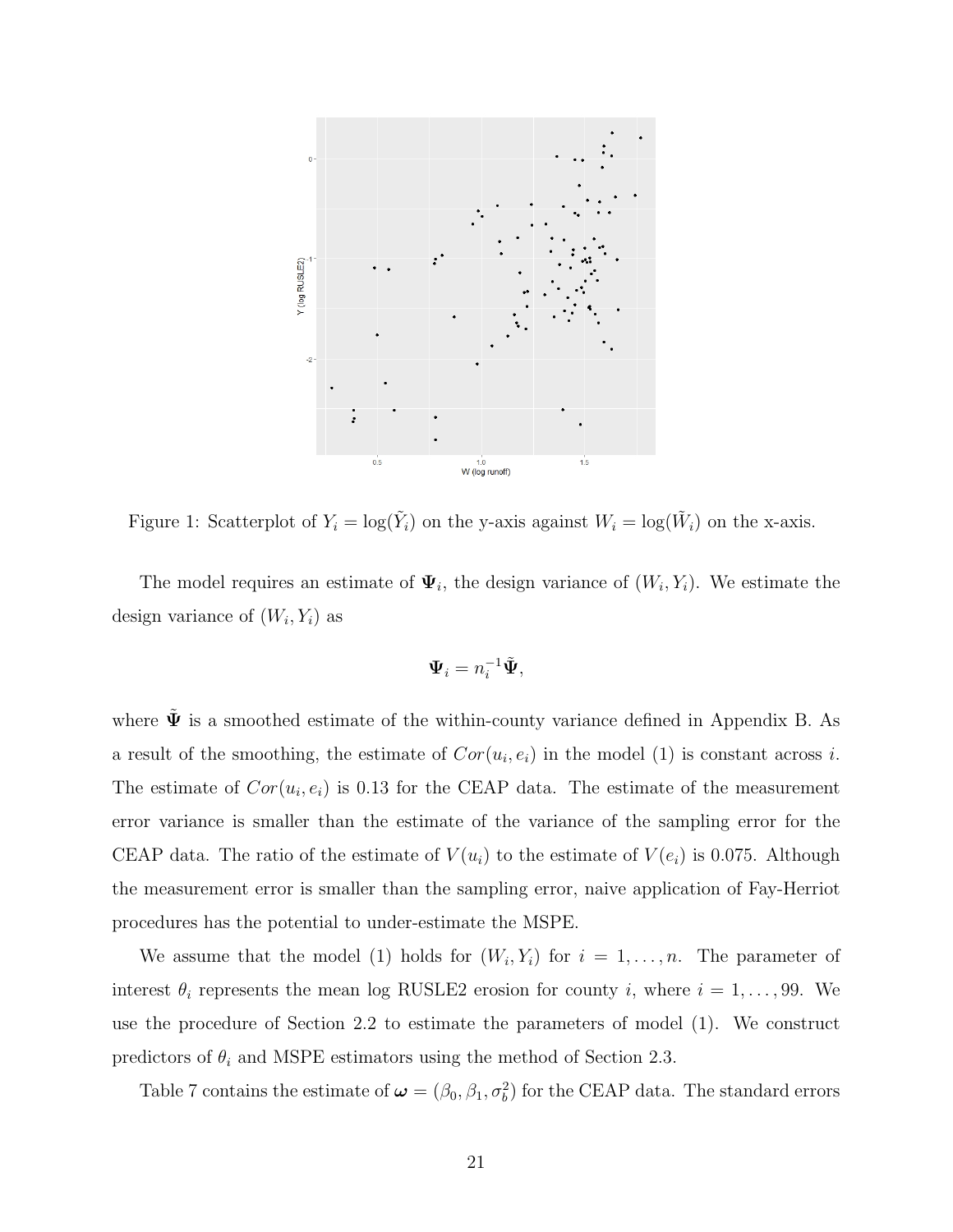are the square roots of the diagonal elements of the jackknife covariance matrix defined as

$$
\hat{V}_{JK}(\hat{\boldsymbol{\omega}}) = \sum_{k=1}^{n} (\hat{\boldsymbol{\omega}}^{(k)} - n^{-1} \sum_{k=1}^{n} \hat{\boldsymbol{\omega}}^{(k)}) (\hat{\boldsymbol{\omega}}^{(k)} - n^{-1} \sum_{k=1}^{n} \hat{\boldsymbol{\omega}}^{(k)})'.
$$

The magnitude of the estimate of each parameter is more than double the corresponding standard error.

Table 7: Estimates of fixed model parameters and associated standard errors for CEAP data.

| $\beta_0$                         | $\beta_1$ | $\sigma_{\scriptscriptstyle h}^2$ |
|-----------------------------------|-----------|-----------------------------------|
| $\hat{\omega}$ -2.516 1.062 0.266 |           |                                   |
| SE 0.256 0.191 0.043              |           |                                   |

Figure 2 contains a barplot comparing the standard errors of the direct estimators (red) to the square roots of the estimated mean square prediction errors (RMSPE) for the proposed predictors (green). For the CEAP data analysis, three of the estimated MSPE's are negative. We therefore apply a lower bound to the estimated MSPE for the CEAP analysis. We define the MSPE estimator for the CEAP study by

$$
M\hat{S}PE_{i,LB} = M\hat{S}PE_iI[M\hat{S}PE_i > 0] + (M_{1i}(\hat{\omega}) + \hat{M}_{2i,JK})I[M\hat{S}PE_i \le 0],
$$

where  $M\hat{S}PE_i$  is defined in (9). The estimated efficiency gains from small area modeling are substantial. The RMSPE of the predictor is less than the SE of the direct estimator for every county. The strong trend in the plot is due to the smoothing of the sampling covariance matrix. The average ratio of the RMSPE of the predictor to the SE of the direct estimator is 0.695.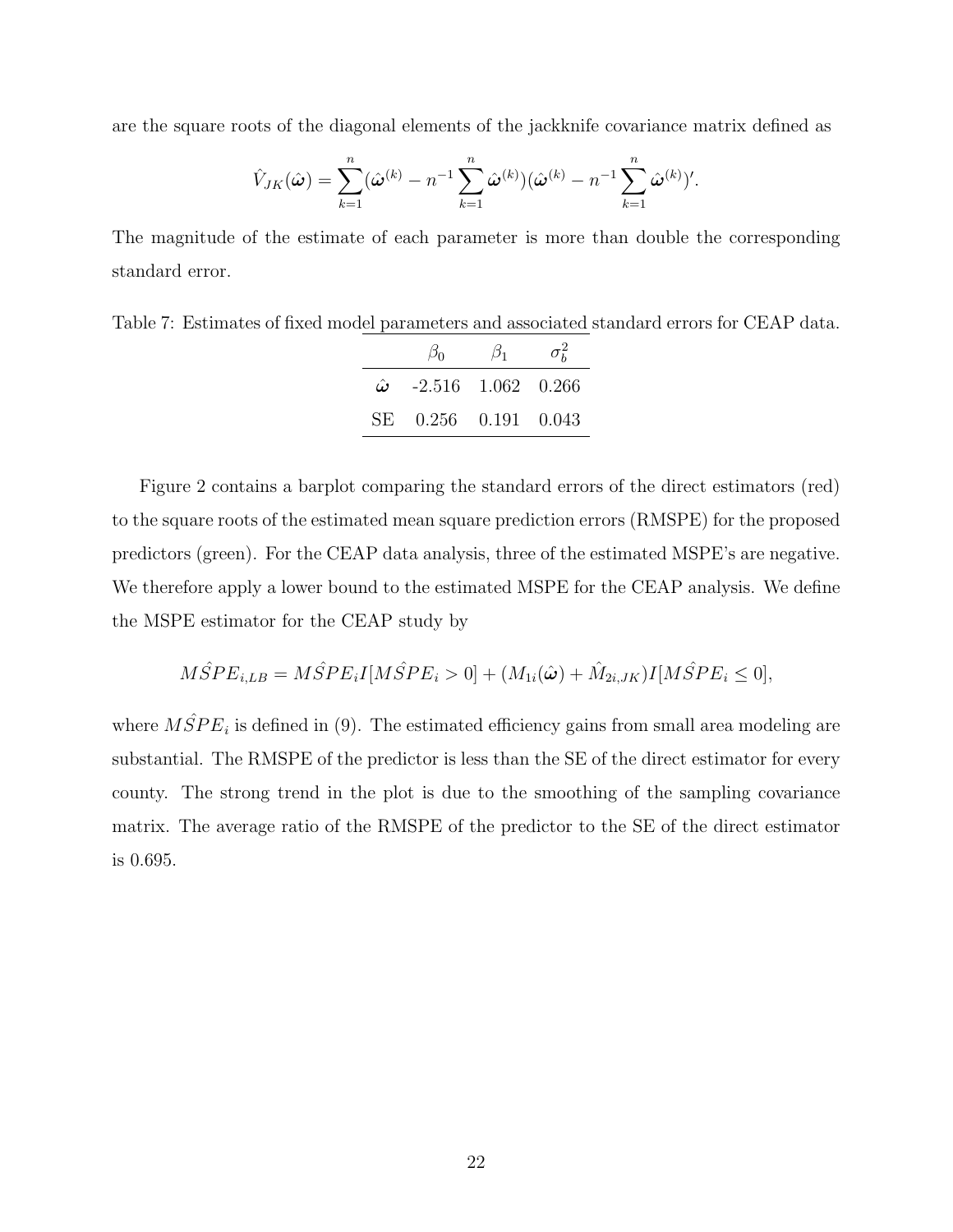

Figure 2: Barplot of standard errors of direct estimators (red) with estimated root mean square prediction errors (RMSPE) of predictors (green). Counties are sorted in ascending order by sample size.

# 5 Discussion

We conduct an extensive study of the properties of a small area predictor that allows for a correlation between the measurement error in the covariate and the sampling error in the response. The procedure is required for the CEAP application, where the same survey that provides the response also supplies auxiliary information. We use runoff as a covariate for predicting mean log sheet and rill erosion. The mean runoff and mean sheet and rill erosion are both estimates from the CEAP survey. Therefore, the correlation between the measurement error in runoff and the sampling error in sheet and rill erosion is important.

Ybarra (2003) presents a predictor for a model with a correlation between the measurement error and the sampling error. Our work expands on Ybarra (2003) in several dimensions. The estimator of the fixed parameters that we propose differs slightly from the estimator suggested in Ybarra (2003). We conduct simulations comparing alternative predictors under a wide variety of conditions. We also provide software for implementing the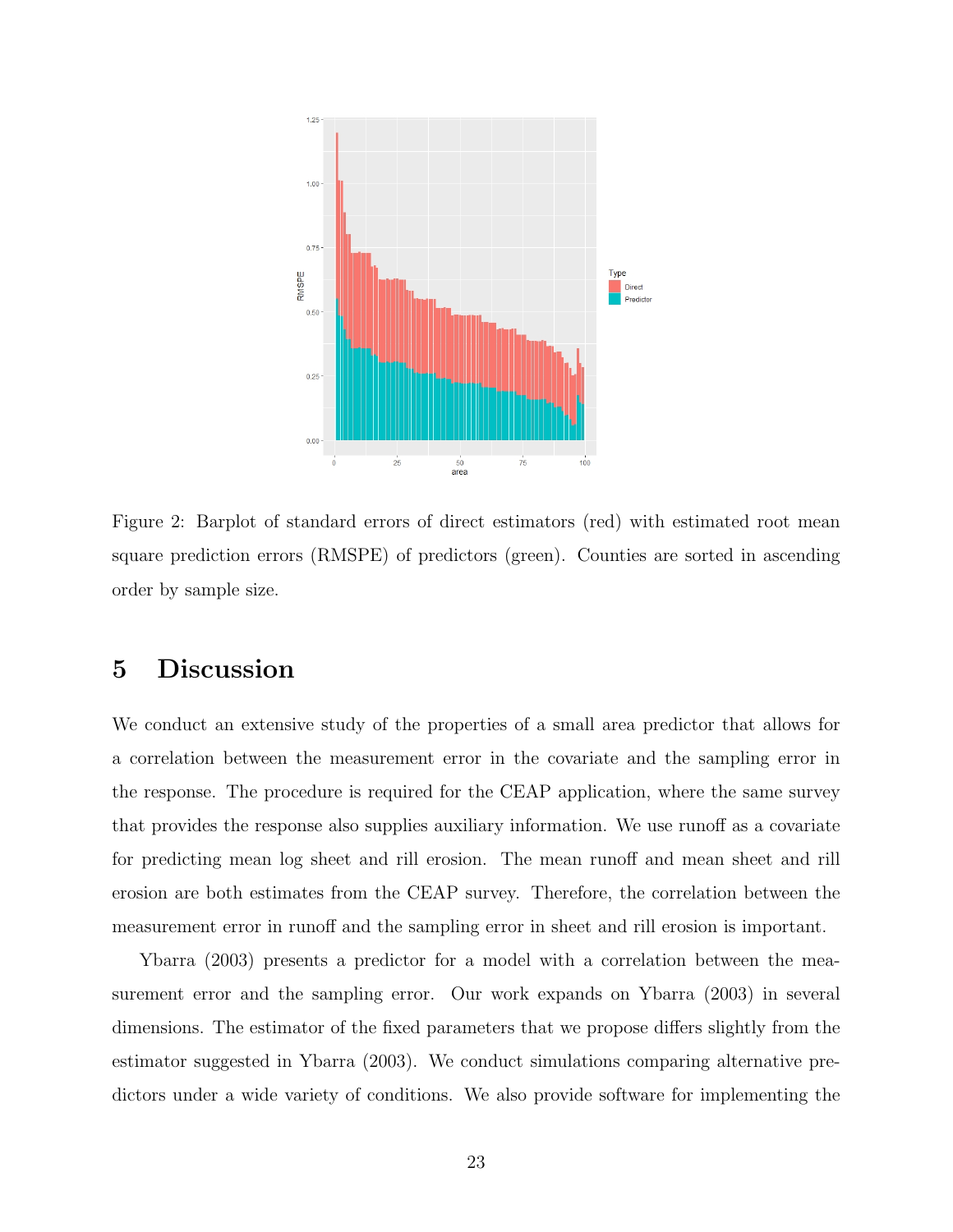simulations at https://github.com/emilyjb/SAE-Correlated-Errors/. We apply the methods to CEAP data, an application where the methodology presented in this paper is essential.

One of our important contributions is that the simulation studies illustrate the dangers of naively applying the Fay-Herriot predictor when the covariate and response are estimators from the same survey. Importantly, the MSPE estimator for the Fay-Herriot model has a severe negative bias for the MSPE of the predictor. The problems with the Fay-Herriot predictor persist when  $\Psi_i = \Psi$  for all  $i = 1, ..., n$ . We advise against naive application of the Fay-Herriot model if the covariate is obtained from a sample survey.

The proposed predictor rectifies the problems with the Fay-Herriot predictor. In simulations, the proposed predictor is more efficient than the alternatives, and the proposed MSPE estimator provides a reasonable approximation for the MSPE of the predictor. The efficiency of the proposed method relative to the direct estimator depends on the nature of  $\Psi_i$ . If  $Cor(u_i, e_i)$  is small and  $V(u_i) > V(e_i)$ , then the gains from small area modeling are minimal. The methodology presented in this paper may be most useful to practitioners working with data sets for which the variance of the sampling error exceeds the measurement error variance.

The patterns in the simulation study are reflected in the CEAP data analysis. We use runoff as a covariate in a small area model for sheet and rill erosion. The runoff varies less within a county than does sheet and rill erosion. As a result, substantial gains in efficiency from small area prediction are observed in the data analysis. The runoff is a useful predictor of sheet and rill erosion, and runoff is only available from the CEAP survey. Without the methodology presented in this paper, the use of runoff as a covariate would be impossible.

The methodology presented in this paper is of general interest beyond the CEAP study. We provide a theoretically sound estimation procedure for use in conjunction with the simple practice of using estimators from related surveys as covariates and response variables. The methodology has potential use in a wide range of applications in the area of official statistics.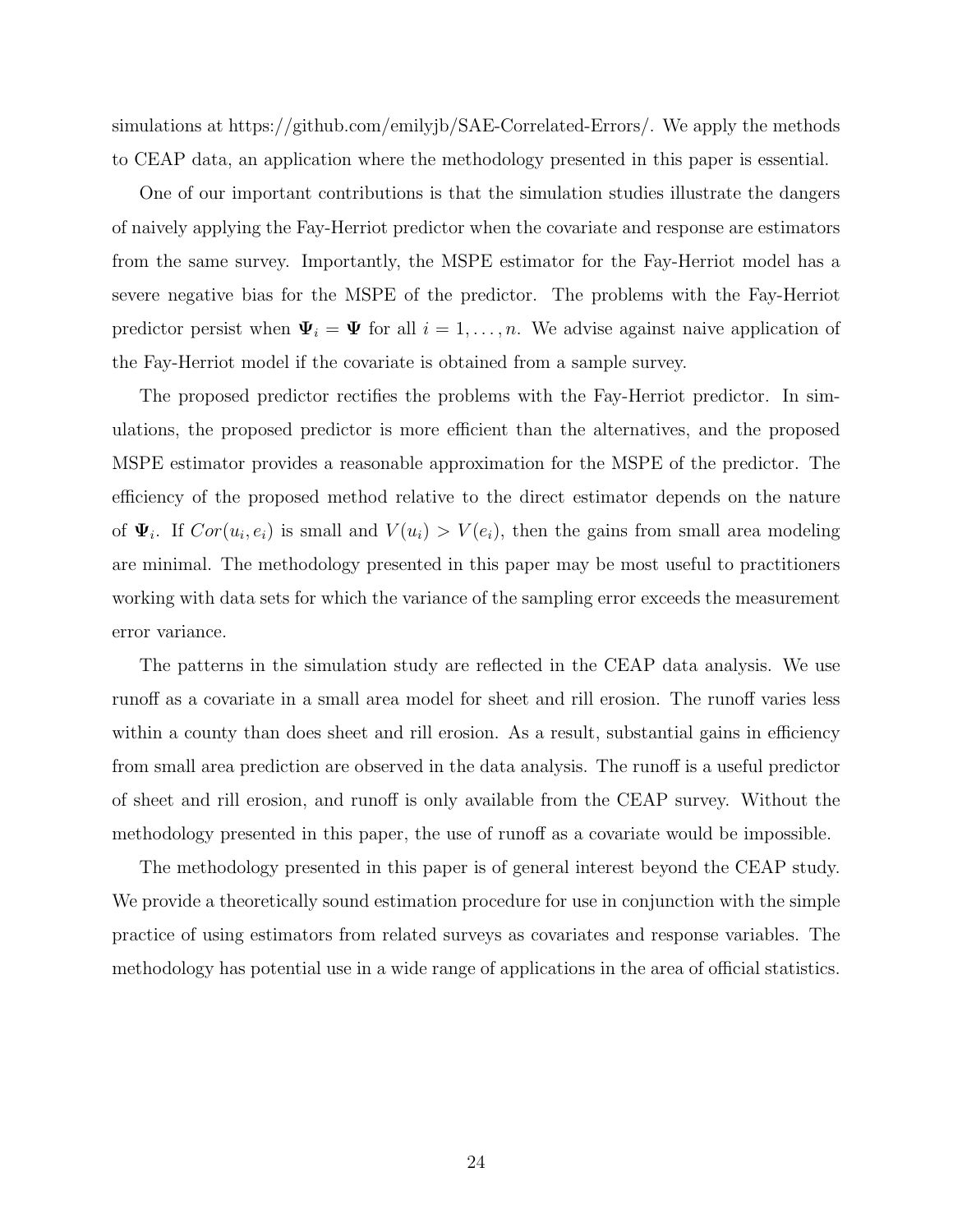# Appendix A: Statistical Properties of Estimators and Predictors

We state and prove Theorems 1 and 2 for the case of univariate  $x_i$ . For the univariate case, we parametrize  $\Psi_i$  as

$$
\mathbf{\Psi}_i = \left( \begin{array}{cc} \psi_{ui}^2 & \psi_{uei} \\ \psi_{uei} & \psi_{ei}^2 \end{array} \right).
$$

We denote the univariate slope and estimator of  $x_i$  as  $\beta_1$  and  $W_i$ , respectively.

Theorem 1: Assume the following assumptions hold:

- A.1  $\lim_{n \to \infty} n^{-1} \sum_{i=1}^{n} x_i = \mu_x$ , where  $0 < \mu_x < \infty$ .
- A.2  $\lim_{n \to \infty} n^{-1} \sum_{i=1}^{n} x_i^2 = \delta_x^2$ , where  $0 < \delta_x^2 < \infty$ .
- A.3  $\lim_{n\to\infty} n^{-1} \sum_{i=1}^n (\psi_{ui}^2, \psi_{ei}^2, \psi_{uei}) = (\psi_{u,\infty}^2, \psi_{e,\infty}^2, \psi_{ue,\infty})$ , where  $0 < \psi_{u,\infty}^2, \psi_{e,\infty}^2, \psi_{ue,\infty} <$ ∞.
- A.4  $\lim_{n\to\infty} n^{-1} \sum_{i=1}^{n} (\psi_{ui}^2 x_i, \psi_{ui}^2 x_i^2, \psi_{ei}^2 x_i^2, x_i \psi_{uei}, x_i^2 \psi_{uei}, x_i \psi_{uei}, x_i^2 \psi_{uei}, \psi_{uei}^2, \psi_{uei}^4)$  $(c_{1,\infty}, c_{2,\infty}, c_{3,\infty}, c_{4,\infty}, c_{5,\infty}, c_{6,\infty}, c_{7,\infty}, c_{8,\infty}, c_{9,\infty})$ , where  $0 < c_{k,\infty} < \infty$  for  $k = 1, \ldots, 9$ .

A.5 
$$
\delta_x^2 - \mu_x^2 \neq 0
$$
.

Then,  $(\hat{\beta}_0, \hat{\beta}_1) \stackrel{p}{\rightarrow} (\beta_0, \beta_1)$ .

*Proof:* One can express  $(\hat{\beta}_0, \hat{\beta}_1)$  as  $g(\zeta_1, \zeta_2, \zeta_3, \zeta_4)$ , where  $\zeta_k$  is the univariate version of the vector  $\zeta_k$  defined in Section 2.2. Let  $\zeta_{k,\infty}$  denote the probability limit of  $\zeta_k$  for  $k = 1, 2, 3, 4$ . By the law of large numbers and assumptions A.1-A.4,  $\zeta_{k,\infty}$  is finite. By assumption A.5, g is a continuous function on a closed set containing  $\zeta_{k,\infty}$ ,  $k = 1, 2, 3, 4$ . The result then follows from the continuous mapping theorem. We present a more rigorous proof in the supplementary material.

Theorem 2: Let  $\boldsymbol{\omega} = (\omega_1, \omega_2, \omega_3)' = (\beta_0, \beta_1, \sigma_b^2)'$  and let  $\hat{\boldsymbol{\omega}} = (\hat{\omega}_1, \hat{\omega}_2, \hat{\omega}_3)' = (\hat{\beta}_0, \hat{\beta}_1, \hat{\sigma}_b^2)'$ . Define

$$
S(\omega_3 | \omega_1, \omega_2) = \frac{1}{2n} \sum_{i=1}^n \frac{v_i^2}{(\sigma_b^2 + \sigma_{\delta i}^2)^2} - \frac{1}{2n} \sum_{i=1}^n \frac{1}{\sigma_b^2 + \sigma_{\delta i}^2},
$$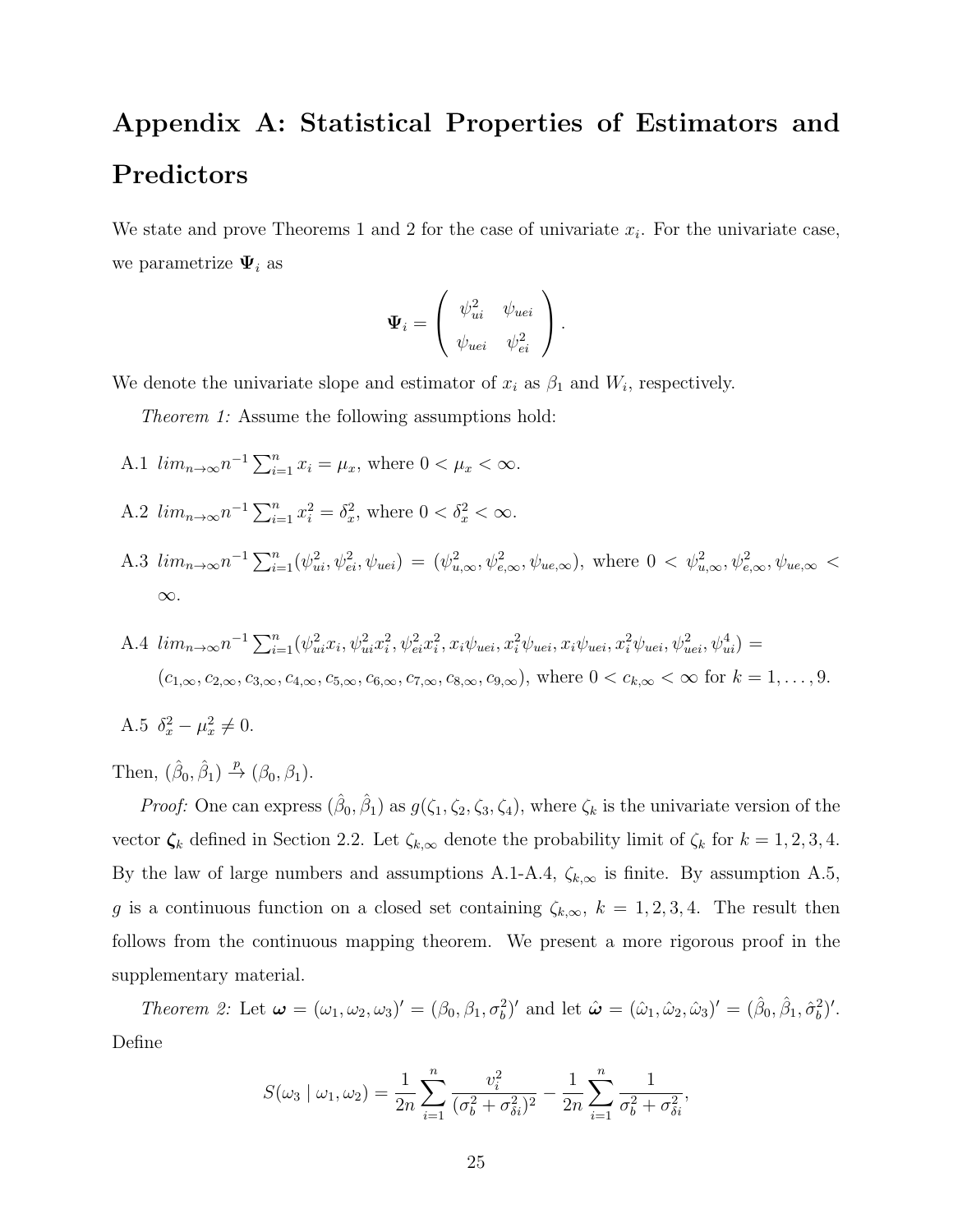where  $v_i = Y_i - \beta_0 - \beta_1 W_i$ . Assume that for  $(\omega_1, \omega_2, \omega_3)$  in a closed set containing  $(\beta_0, \beta_1, \sigma_b^2)$ ,

$$
\frac{\partial S(\omega_3 \mid \omega_1, \omega_2)}{\partial \omega_k} \stackrel{p}{\to} D_k^{(1)}, \quad k = 1, 2, 3,
$$

and

$$
\frac{\partial^2 S(\omega_3 \mid \omega_1, \omega_2)}{\partial \omega_k \partial \omega_\ell} \xrightarrow{p} D_{k\ell}^{(2)}, \quad k = 1, 2, 3,
$$

where  $D_k^{(1)}$  $k_k^{(1)}$  and  $D_{k\ell}^{(2)}$  are fixed matrices. The super-scripts of one and two indicate first and second derivatives, respectively. Then  $\hat{\sigma}_b^2 \stackrel{p}{\rightarrow} \sigma_b^2$ .

Proof: See the supplementary material.

### Appendix B: Estimation for CEAP Data

We explain how we estimate  $\Psi_i$  for the CEAP data. We treat the CEAP sample for a county as a simple random sample. We let  $j = 1, \ldots, n_i$  index the  $n_i$  elements in the sample for county *i*. We let  $\tilde{y}_{ij}$  and  $\tilde{w}_{ij}$ , respectively, denote the values for RUSLE2 and runoff for element j in county *i*. Then, we define  $(\tilde{Y}_i, \tilde{W}_i) = n_i^{-1}$  $i^{-1} \sum_{j=1}^{n_i} (\tilde{y}_{ij}, \tilde{w}_{ij})$ . We define an estimate of the within-county variance for county  $i$  by

$$
\Sigma_i = \frac{1}{n_i - 1} \sum_{j=1}^{n_i} (\tilde{v}_{ij} - \overline{\tilde{v}}_{i.})(\tilde{v}_{ij} - \overline{\tilde{v}}_{i.})',
$$

where  $\tilde{v}_{ij} = (\tilde{w}_{ij}, \tilde{y}_{ij})'$  and  $\bar{\tilde{v}}_{i.} = n_i^{-1}$  $i^{-1} \sum_{j=1}^{n_i} (\tilde{w}_{ij}, \tilde{y}_{ij})'$ . By the delta method, an estimator of the sampling variance of  $\sqrt{n_i}(W_i, Y_i)'$  is then

$$
\tilde{\mathbf{\Psi}}_i = \text{diag}(1/\tilde{W}_i, 1/\tilde{Y}_i) \mathbf{\Sigma}_i \text{diag}(1/\tilde{W}_i, 1/\tilde{Y}_i).
$$

The diagonal elements of  $\Sigma_i$  have a positive association to the means  $(\tilde{W}_i, \tilde{Y}_i)$ . After the transformation, the diagonal elements of  $\tilde{\Psi}_i$  are nearly uncorrelated with either  $(W_i, Y_i)$  or  $(\tilde{W}_i, \tilde{Y}_i)$ . We therefore define a pooled estimate of the within-county variance of  $\sqrt{n_i}(W_i, Y_i)$ by

$$
\tilde{\Psi} = \frac{1}{\sum_{i=1}^{D} n_i - D} \sum_{i=1}^{D} (n_i - 1) \tilde{\Psi}_i.
$$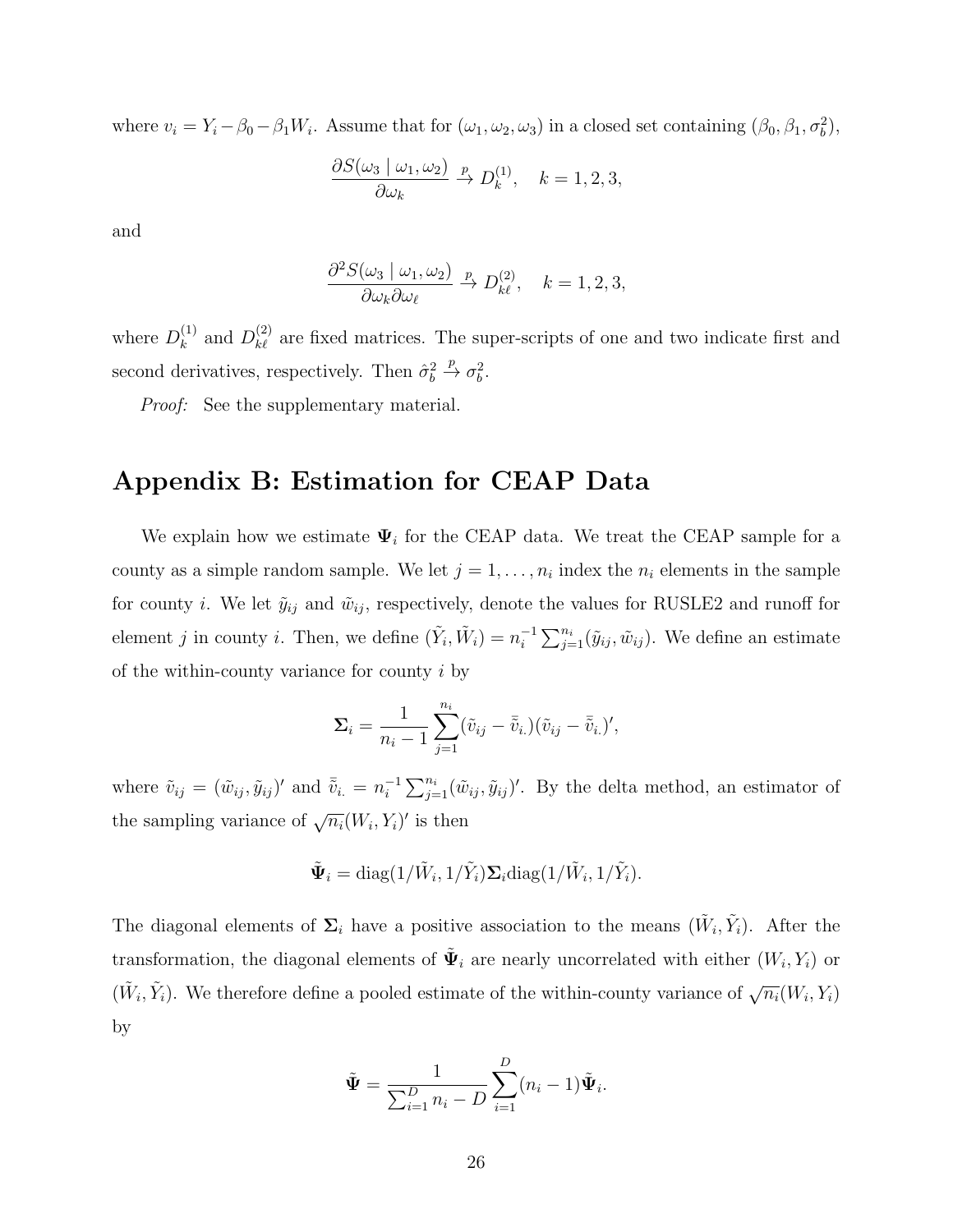# References

- Arima, S., Bell, W. R., Datta, G. S., Franco, C. & Liseo, B. (2017), 'Multivariate Fay–Herriot Bayesian estimation of small area means under functional measurement error', *Journal of* the Royal Statistical Society: Series A (Statistics in Society) 180(4), 1191–1209.
- Arima, S., Datta, G. S. & Liseo, B. (2012), 'Objective Bayesian analysis of a measurement error small area model', *Bayesian Analysis*  $7(2)$ , 363 – 384.
- Arima, S., Datta, G. S. & Liseo, B. (2015), 'Bayesian estimators for small area models when auxiliary information is measured with error', *Scandinavian Journal of Statistics*  $42(2), 518-529.$
- Bell, W. R., Chung, H. C., Datta, G. S. & Franco, C. (2019), 'Measurement error in small area estimation: Functional versus structural versus naive models', Survey Methodology  $45(1), 61-80.$
- Berg, E. & Chandra, H. (2014), 'Small area prediction for a unit-level lognormal model', Computational Statistics  $\mathcal B$  Data Analysis 78, 159–175.
- Berg, E. & Lee, D. (2019), 'Prediction of small area quantiles for the conservation effects assessment project using a mixed effects quantile regression model', Annals of Applied Statistics 13(4), 2158–2188.
- Burgard, J. P., Esteban, M. D., Morales, D. & Pérez, A. (2020), 'A Fay–Herriot model when auxiliary variables are measured with error', Test  $29(1)$ , 166–195.
- Burgard, J. P., Esteban, M. D., Morales, D. & Pérez, A. (2021), 'Small area estimation under a measurement error bivariate Fay–Herriot model', Statistical Methods & Applications  $30(1)$ .
- Carroll, R. J., Ruppert, D., Stefanski, L. A. & Crainiceanu, C. M. (2006), Measurement error in nonlinear models: a modern perspective, CRC press.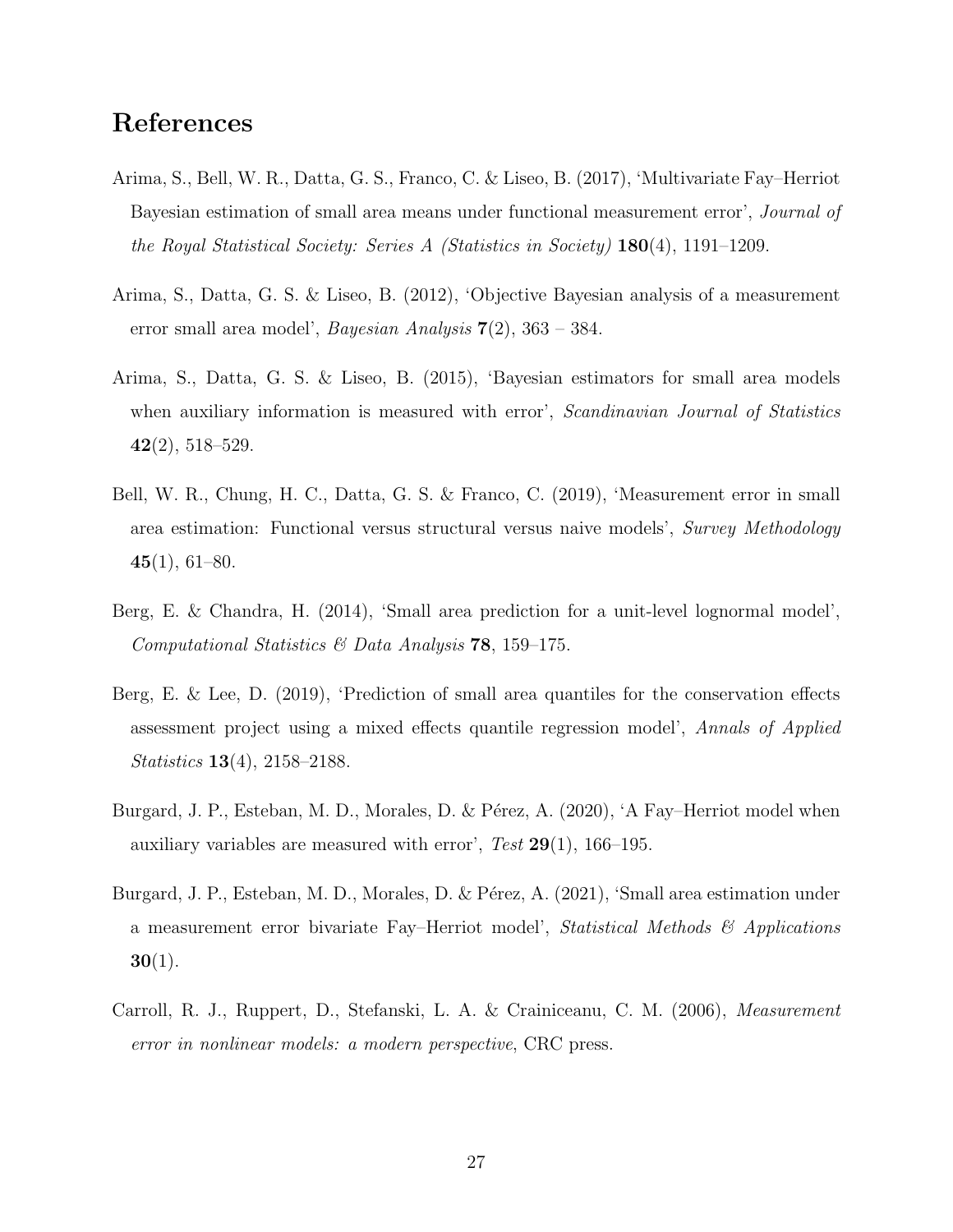- Datta, G. S., Delaigle, A., Hall, P. & Wang, L. (2018), 'Semi-parametric prediction intervals in small areas when auxiliary data are measured with error', *Statistica Sinica*  $28(4)$ , 2309– 2335.
- Datta, G. S., Rao, J. & Torabi, M. (2010), 'Pseudo-empirical bayes estimation of small area means under a nested error linear regression model with functional measurement errors', Journal of Statistical Planning and Inference 140(11), 2952–2962.
- Erciulescu, A. L. & Fuller, W. A. (2016), 'Small area prediction under alternative model specifications', Statistics in Transition new series  $17(1)$ , 9–24.
- Fay, R. E. & Herriot, R. A. (1979), 'Estimates of income for small places: an application of James-Stein procedures to census data', Journal of the American Statistical Association 74(366a), 269–277.
- Franco, C. & Bell, W. R. (2019), 'Using American Community Survey data to improve estimates from smaller surveys through bivariate small area estimation models', Statistics p. 09.
- Fuller, W. A. (2009), Measurement error models, Vol. 305, John Wiley & Sons.
- Ghosh, M. & Sinha, K. (2007), 'Empirical Bayes estimation in finite population sampling under functional measurement error models', Journal of Statistical Planning and Inference  $137(9)$ , 2759–2773.
- Ghosh, M., Sinha, K. & Kim, D. (2006), 'Empirical and hierarchical Bayesian estimation in finite population sampling under structural measurement error models', Scandinavian Journal of Statistics  $33(3)$ , 591–608.
- Jiang, J. & Lahiri, P. (2006), 'Mixed model prediction and small area estimation', Test  $15(1), 1-96.$
- Kim, J. K., Park, S. & Kim, S.-Y. (2015), 'Small area estimation combining information from several sources', Survey Methodology  $41(1)$ , 21–36.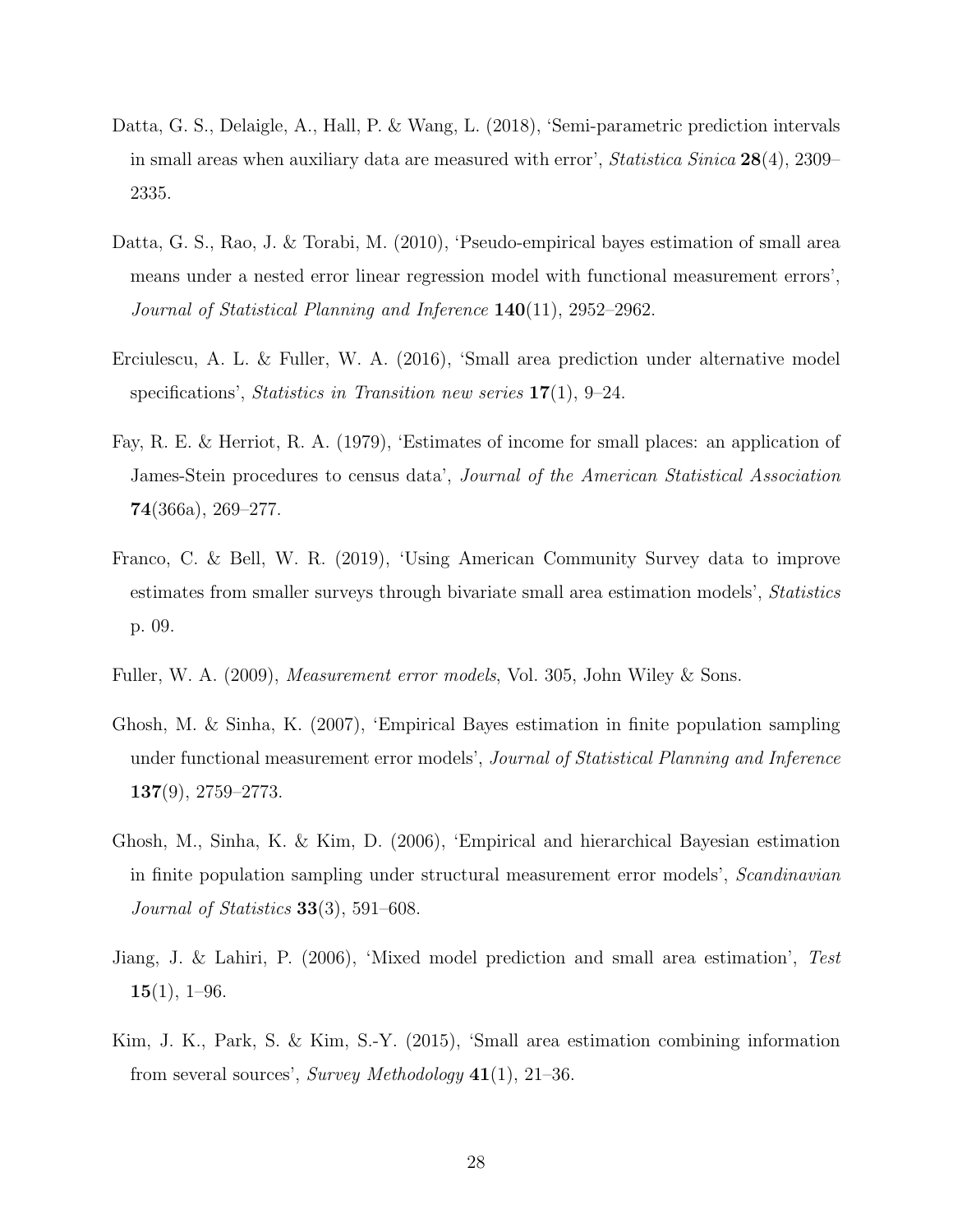- Li, H. & Lahiri, P. (2010), 'An adjusted maximum likelihood method for solving small area estimation problems', Journal of Multivariate Analysis 101(4), 882–892.
- Lyu, X., Berg, E. J. & Hofmann, H. (2020), 'Empirical Bayes small area prediction under a zero-inflated lognormal model with correlated random area effects', Biometrical Journal 62(8), 1859–1878.
- Pfeffermann, D. (2013), 'New important developments in small area estimation', Statistical Science 28(1), 40–68.
- Rao, J. & Molina, I. (2015), 'Small area estimation second edition', Hoboken, New Jersey .
- Torabi, M. (2011), 'Small area estimation using survey weights with functional measurement error in the covariate', Australian & New Zealand Journal of Statistics  $53(2)$ , 141–155.
- Torabi, M. (2012), 'Small area estimation using survey weights under a nested error linear regression model with structural measurement error', Journal of Multivariate Analysis 109, 52–60.
- Torabi, M., Datta, G. S. & Rao, J. (2009), 'Empirical Bayes estimation of small area means under a nested error linear regression model with measurement errors in the covariates', Scandinavian Journal of Statistics **36**(2), 355–369.
- Ybarra, L. (2003), Small Area Estimation using Data from Multiple Surveys, PhD thesis, Arizona State University.
- Ybarra, L. M. & Lohr, S. L. (2008), 'Small area estimation when auxiliary information is measured with error', Biometrika 95(4), 919–931.

Supplement to "An application of a small area procedure with correlation between measurement error and sampling error to the Conservation Effects Assessment Project"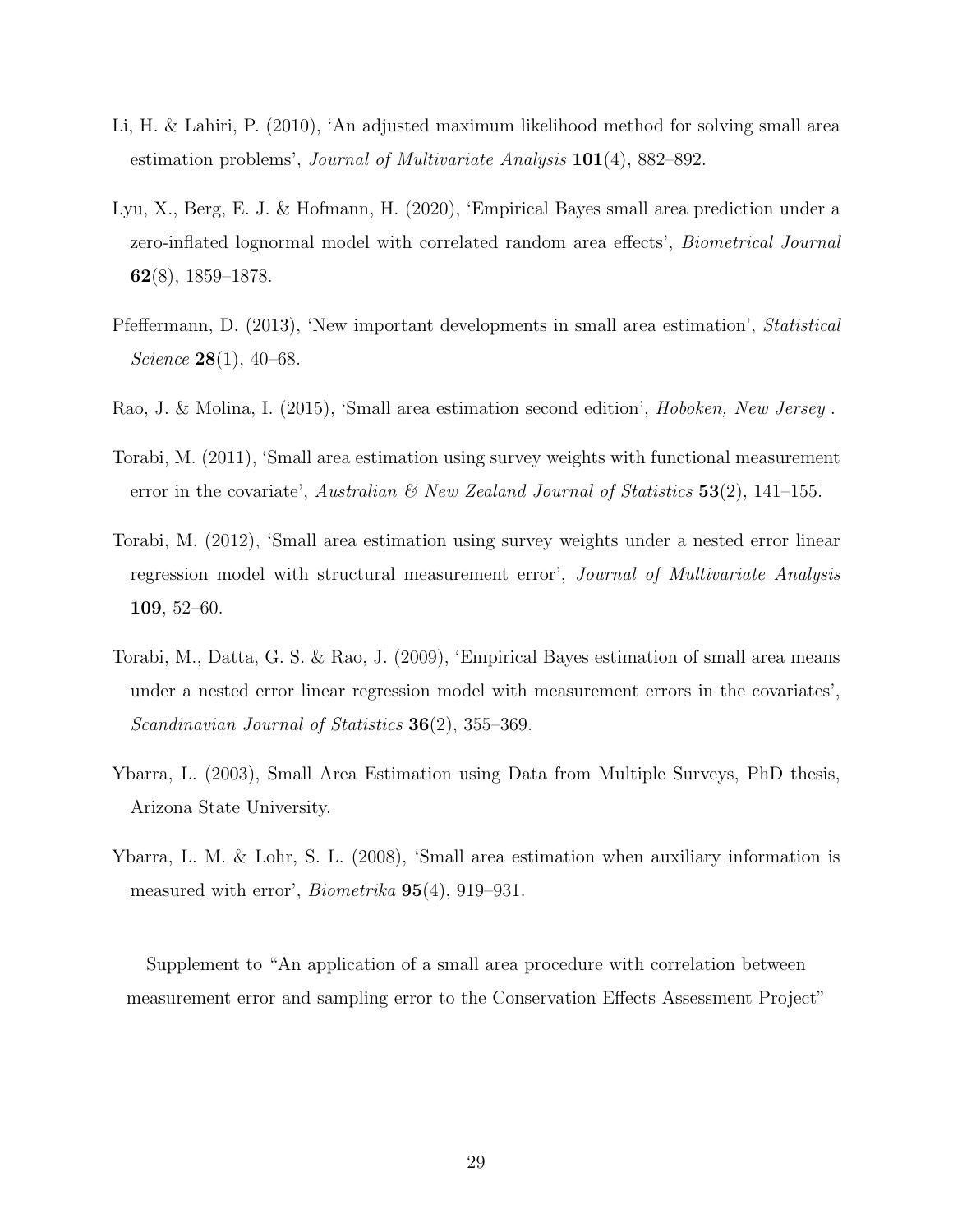## 6 Proof of Theorem 1

The proof of Theorem 1 relies heavily on Theorem 1.14 (ii) of Shao (2003). For ease of reference for the reader, we state Theorem 1.14 (ii) of Shao (2003) as Lemma 1 below:

Lemma 1 (Theorem 1.14 (ii) of Shao, 2003): Let  $X_1, X_2, ...$  be independent random variables with finite expectations. If there is a constant  $p \in [1,2]$  such that

$$
lim_{n \to \infty} n^{-p} \sum_{i=1}^{n} E|X_i|^p = 0,
$$

then

$$
\frac{1}{n}\sum_{i=1}^{n}(X_i - EX_i) \xrightarrow{p} 0.
$$

*Proof of Theorem 1*: We now prove that  $(\hat{\beta}_0, \hat{\beta}_1) \stackrel{p}{\rightarrow} (\beta_0, \beta_1)$ . As notation, we let  $\zeta_k$  be the univariate version of the vector  $\zeta_k$  defined in Section 2.2 of the main document for  $k =$ 1, 2, 3, 4. Then,  $\zeta_1 = n^{-1} \sum_{i=1}^n Y_i W_i - n^{-1} \sum_{i=1}^n \psi_{uei}, \zeta_2 = n^{-1} \sum_{i=1}^n Y_i, \zeta_3 = n^{-1} \sum_{i=1}^n W_i$ , and  $\zeta_4 = n^{-1} \sum_{i=1}^n W_i^2 - n^{-1} \sum_{i=1}^n \psi_{ui}^2$ . We first show that  $\zeta_1 \stackrel{p}{\to} \beta_0 \mu_x + \beta_1 \delta_x^2$ . Define  $\eta_i = Y_i W_i$ . Then,

$$
\eta_i = (\beta_0 + \beta_1 x_i + b_i + e_i)(x_i + u_i)
$$
  
=  $\eta_{i,f} + \eta_{i,R1} + \eta_{i,R2},$ 

where  $\eta_{i,f} = \beta_0 x_i + \beta_1 x_i^2$ ,  $\eta_{i,R1} = (\beta_0 + \beta_1 x_i)u_i + e_i x_i + b_i(u_i + x_i)$ , and  $\eta_{i,R2} = e_i u_i$ . By A.1,  $\lim_{n\to\infty}$  $n^{-1}\sum_{i=1}^n \eta_{i,f} = \beta_0 \mu_x + \beta_1 \delta_x^2$ . The  $\{\eta_{i,R2} : i = 1,\ldots,n\}$  are independent and  $E\eta_{i,R2} =$  $\psi_{ue,i}$ . By normality,  $E|\eta_{i,R2}|^2 = \psi_{ui}^2 \psi_{ei}^2 + 2\psi_{uei}^2$ . By A.3,  $\lim_{n\to\infty} n^{-2} \sum_{i=1}^n E|\eta_{i,R2}|^2 = 0$ . Lemma 1 with  $p = 2$  then implies that  $n^{-1} \sum_{i=1}^{n} (\eta_{i,R2} - \psi_{uei}) \stackrel{p}{\to} 0$ . The  $\{\eta_{i,R1} : i = 1, \ldots, n\}$ are independent,  $E_{\eta_{i,R1}} = 0$ , and

$$
E|\eta_{i, R1}|^2 = V(\eta_{i, R1}) = (\beta_0 + \beta_1 x_i)^2 \psi_{ui}^2 + x_i^2 \psi_{ei}^2 + 2x_i(\beta_0 + \beta_1 x_i) \psi_{uei} + \sigma_b^2(\psi_{ui}^2 + x_i^2).
$$

By A.4 and lemma 1 with  $p = 2$ ,  $\lim_{n \to \infty} n^{-1} \sum_{i=1}^{n} \eta_{i, R1} = 0$ . The continuous mapping theorem then implies that  $n^{-1} \sum_{i=1}^{n} Y_i W_i \stackrel{p}{\to} \beta_0 \mu_x + \beta_1 \delta_x^2$ . Similarly, let  $\eta_{2i} = W_i^2$ . Then,

$$
\eta_{2i} = x_i^2 + 2x_i u_i + u_i^2.
$$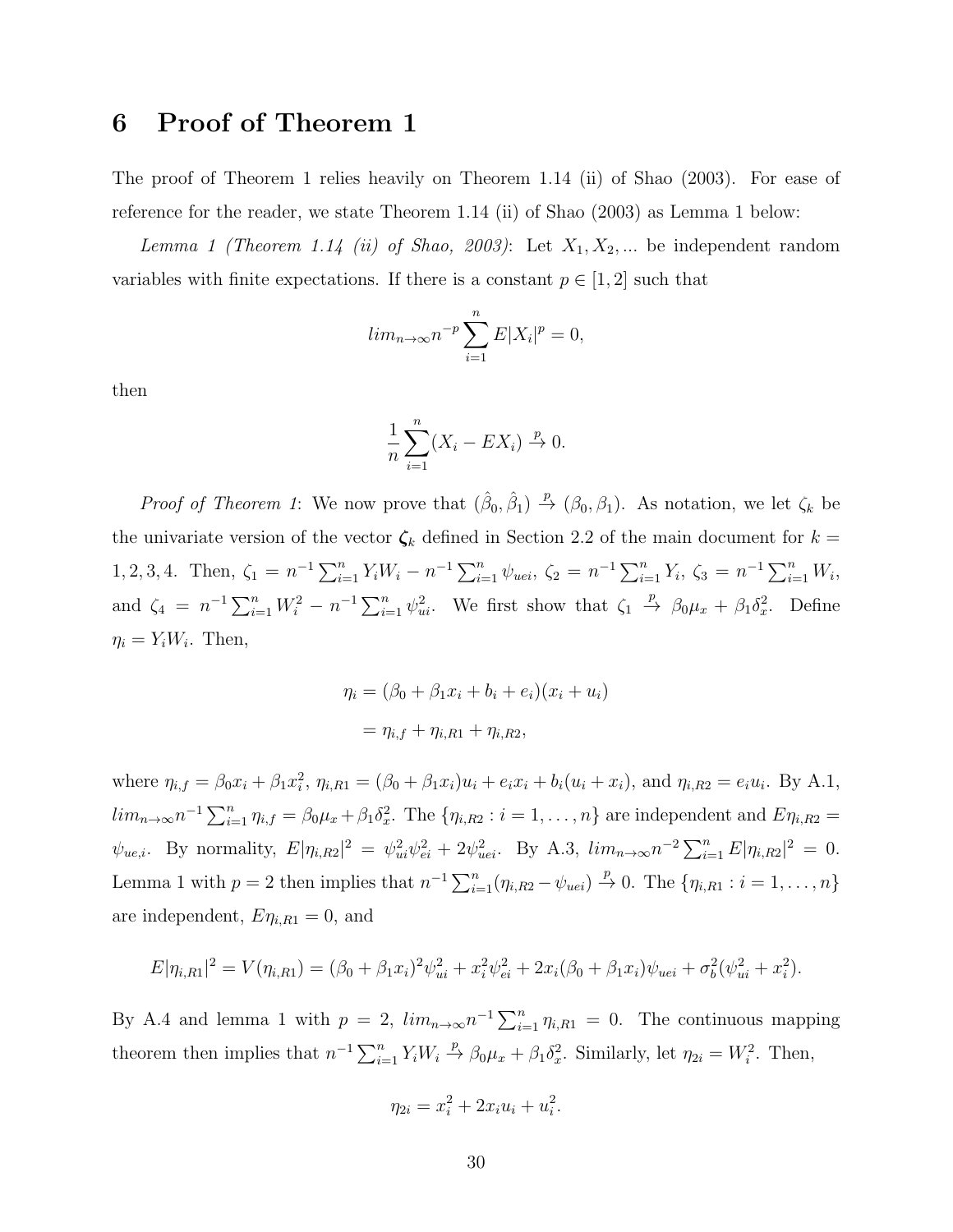By A.1,  $n^{-1} \sum_{i=1}^{n} x_i^2 = \delta_x^2$ . By A.4 and lemma 1 with  $p = 2$ ,  $\lim_{n \to \infty} n^{-1} \sum_{i=1}^{n} x_i u_i \stackrel{p}{\to} 0$ . By normality,  $E|u_i|^4 = 3\psi_{ui}^4$ . Then, A.4 and lemma 1 imply that  $\lim_{n\to\infty} n^{-1} \sum_{i=1}^n (u_i^2 - \psi_{ui}^2) \stackrel{p}{\to} 0$ . The continuous mapping theorem then implies that

$$
\zeta_4 = n^{-1} \sum_{i=1}^n \eta_{2i} - n^{-1} \sum_{i=1}^n \psi_{ui}^2 \xrightarrow{p} \delta_x^2.
$$

Similar arguments imply that

$$
\zeta_2 \stackrel{p}{\to} \beta_0 + \beta_1 \mu_x := \zeta_{2,\infty},
$$

and

$$
\zeta_3 \stackrel{p}{\to} \mu_x := \zeta_{3,\infty}.
$$

We have now established that

$$
\zeta_1 \stackrel{p}{\to} \beta_0 \mu_x + \beta_1 \delta_x^2 := \zeta_{1,\infty},
$$
  

$$
\zeta_2 \stackrel{p}{\to} \beta_0 + \beta_1 \mu_x := \zeta_{2,\infty},
$$
  

$$
\zeta_3 \stackrel{p}{\to} \mu_x := \zeta_{3,\infty},
$$

and

$$
\zeta_4 \xrightarrow{p} \delta_x^2 := \zeta_{4,\infty}.
$$

We can express the function defining  $(\hat{\beta}_0, \hat{\beta}_1)'$  as

$$
(\hat{\beta}_0, \hat{\beta}_1)' = (g_1(\zeta_1, \zeta_2, \zeta_3, \zeta_4), g_2(\zeta_1, \zeta_1, \zeta_3, \zeta_4)),
$$

where

$$
g_1(\zeta_1, \zeta_2, \zeta_3, \zeta_4) = \frac{1}{\zeta_4 - \zeta_3^2} (\zeta_4 \zeta_2 - \zeta_3 \zeta_1),
$$

and

$$
g_2(\zeta_1, \zeta_2, \zeta_3, \zeta_4) = \frac{1}{\zeta_4 - \zeta_3^2} (\zeta_1 - \zeta_3 \zeta_2).
$$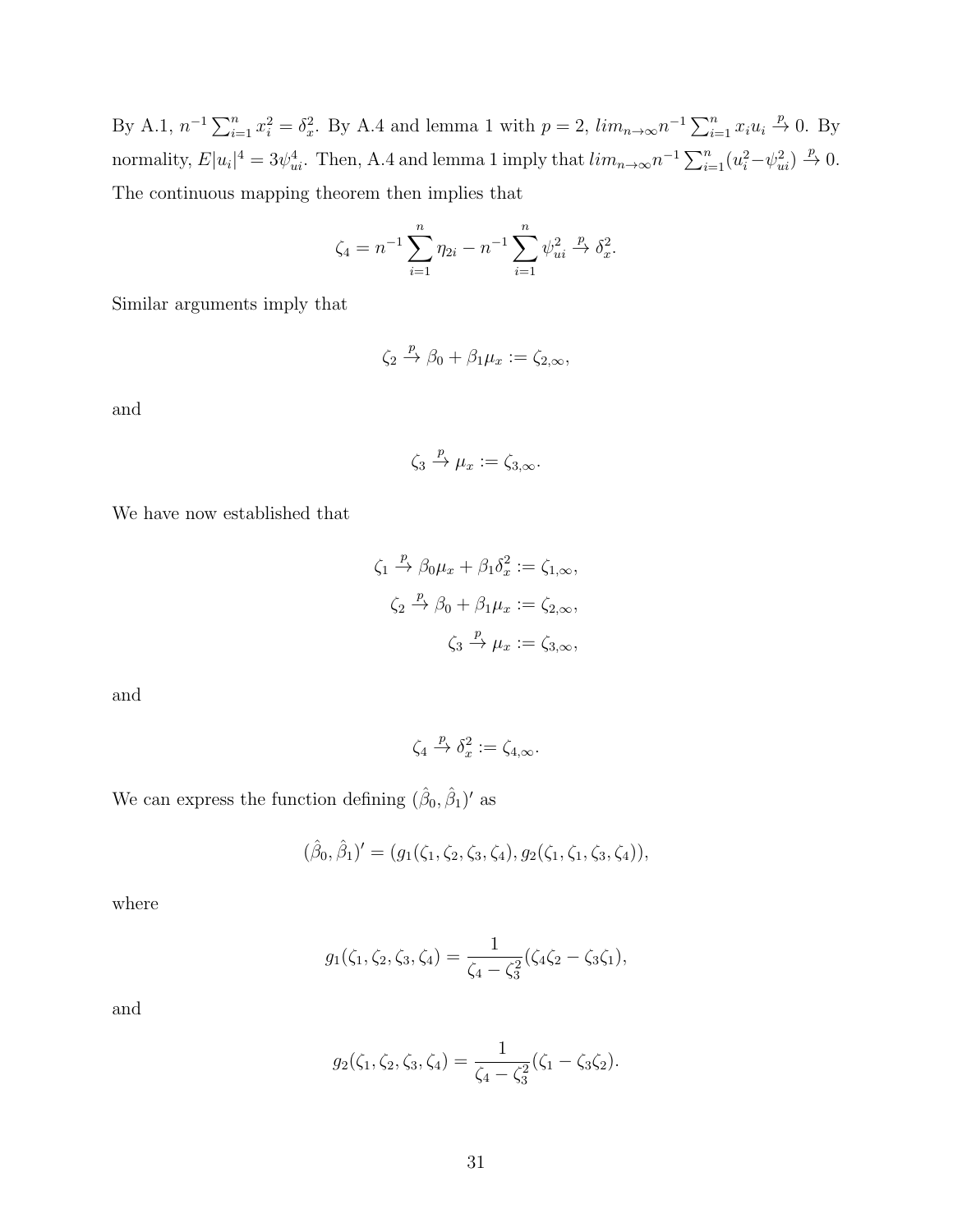Consider the function defined as  $g_1(\zeta_{1,\infty}, \zeta_{2,\infty}, \zeta_{3,\infty}, \zeta_{4,\infty})$ . By A.5,  $\zeta_{4,\infty} - \zeta_{3,\infty}^2 = \delta_x^2 - \mu_x^2 \neq 0$ . Now,

$$
\zeta_{4,\infty}\zeta_{2,\infty} - \zeta_{3,\infty}\zeta_{1,\infty} = \delta_x^2(\beta_0 + \beta_1\mu_x) - \mu_x(\beta_0\mu_x + \beta_1\delta_x^2)
$$

$$
= \beta_0(\delta_x^2 - \mu_x^2),
$$

and

$$
\zeta_{1,\infty} - \zeta_{3,\infty} \zeta_{2,\infty} = \beta_1 (\delta_x^2 - \mu_x^2).
$$

This verifies that

$$
g_1(\zeta_{1,\infty}, \zeta_{2,\infty}, \zeta_{3,\infty}, \zeta_{4,\infty}) = \beta_0,
$$

and

$$
g_2(\zeta_{1,\infty},\zeta_{2,\infty},\zeta_{3,\infty},\zeta_{4,\infty})=\beta_1.
$$

By A.5,  $g_1$  and  $g_2$  are continuous in a closed set containing  $(\zeta_{1,\infty}, \zeta_{2,\infty}, \zeta_{3,\infty}, \zeta_{4,\infty})$ . The continuous mapping theorem then implies that

$$
g_1(\zeta_2, \zeta_2, \zeta_3, \zeta_4) \stackrel{p}{\to} \beta_0,
$$

and

$$
g_2(\zeta_2, \zeta_2, \zeta_3, \zeta_4) \stackrel{p}{\rightarrow} \beta_1.
$$

This completes the proof of Theorem 1.

# 7 Proof of Theorem 2

Let  $\tilde{\sigma}_b^2$  be the root of the score equation such that

$$
0 = S(\tilde{\sigma}_b^2 \mid \beta_0, \beta_1).
$$

Note that  $\tilde{\sigma}_b^2$  is the maximum likelihood estimator that would be obtained if  $\beta_0$  and  $\beta_1$ were known. By standard maximum likelihood theory,  $\tilde{\sigma}_b^2 \stackrel{p}{\to} \sigma_b^2$ . We expand the objective